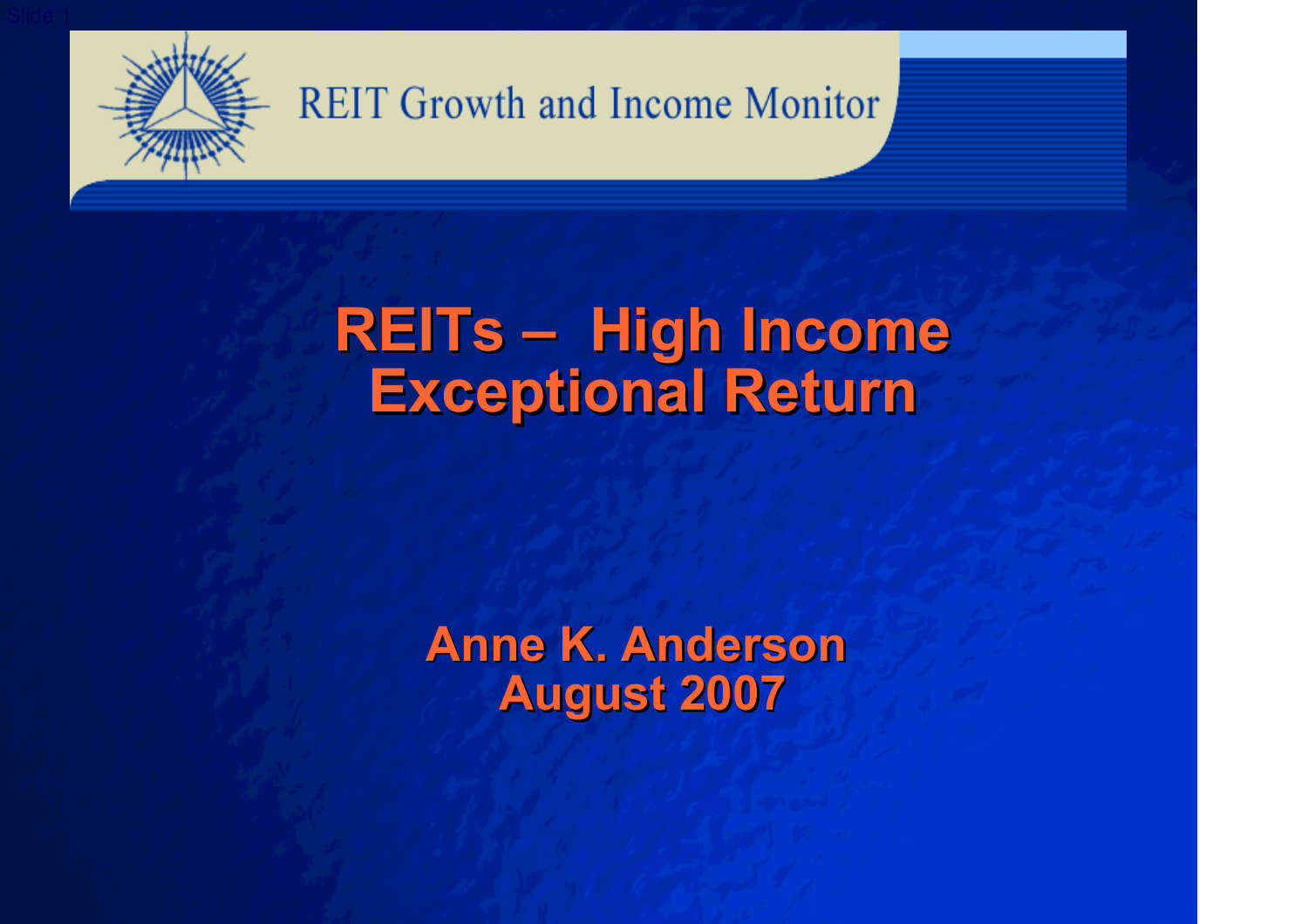

# **Disclaimer**

Note: This report is for information only. It is not <sup>a</sup> solicitation or an offer to buy or sell securities of any company mentioned herein. Atlantis Investment Co., Inc. does not make markets in the securities mentioned herein and does not have investment banking relationships with any company mentioned herein. The views expressed are<br>those of the authors, and are based on a diligent review of available information. The report is based on information which is believed to be accurate, but we do not guarantee its accuracy or completeness. Atlantis Investment Co., Inc., its officers, employees and stockholders (and members of their families) and its customers may<br>have long/short positions or holdings in the securities mentioned, and they may at any time hold, increase or decrease these positions. Neither the authors of this report nor any related household members are officers, directors, or advisory board members of any company mentioned herein. Atlantis Investment Co., Inc. or any of<br>its emplovees do not own shares equal to 1% or more of any company mentioned employees do not own shares equal to 1% or more of any company mentioned herein. **Copyright 2007 Atlantis Investment Co., Inc.**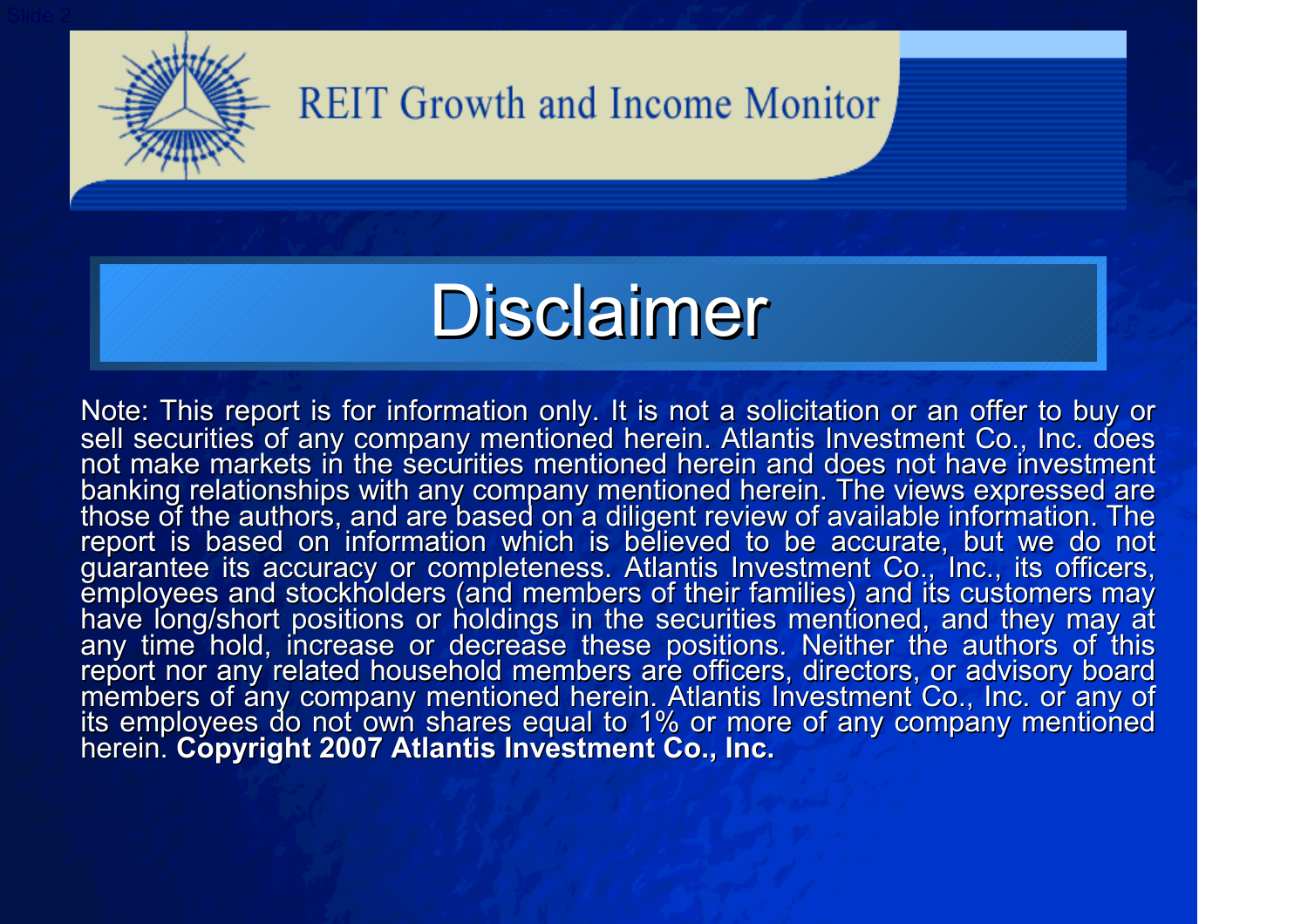

# REIT Market Caps - Total

**REIT Growth and Income Monitor Reports** on More Than 150 REITs **Total of More Than \$400 billion Market Cap Service Service** Range of Market Caps \$25 million to \$28 billion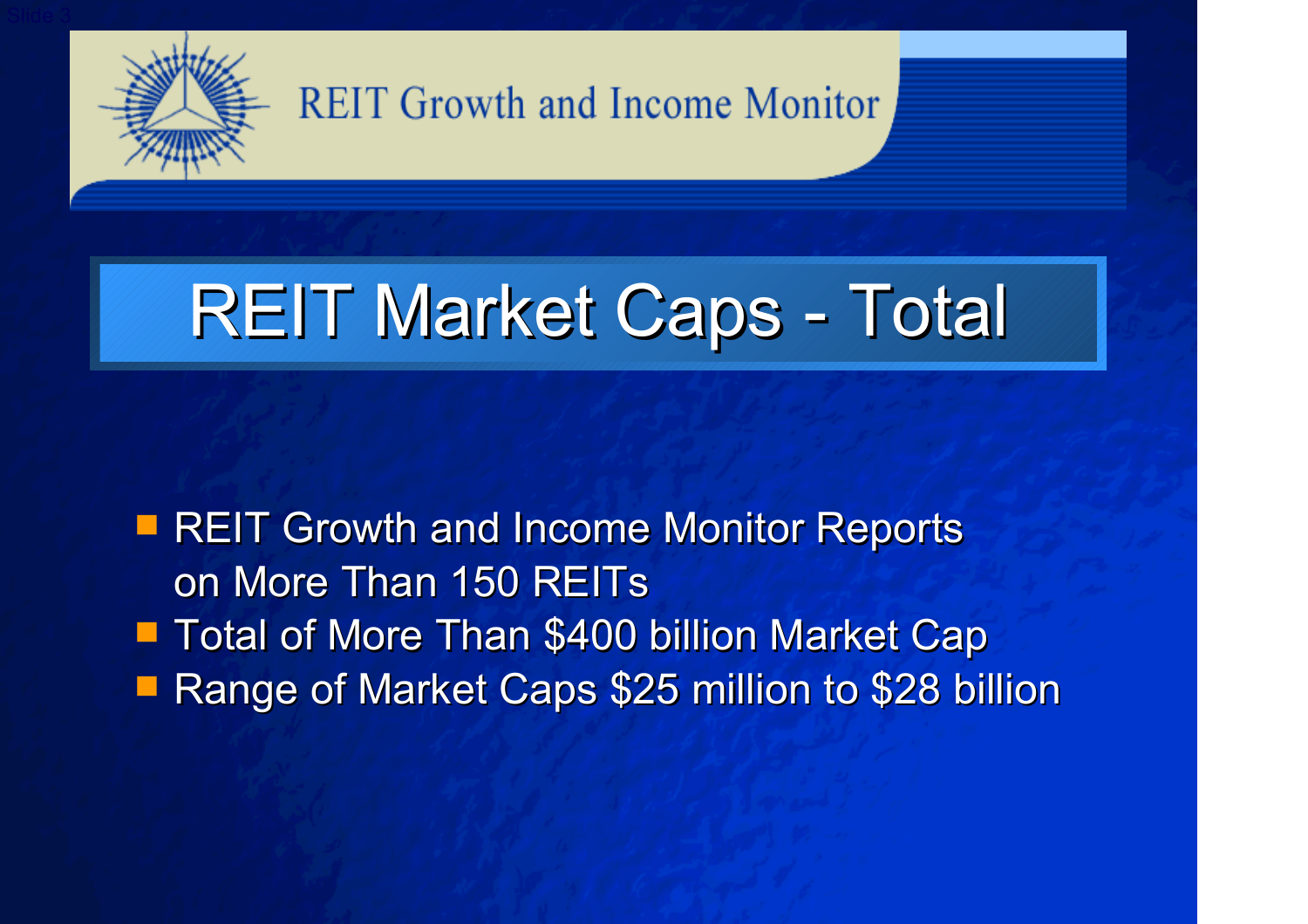

# Definition of REIT Status

■ Asset Test - 75% Real Estate ■ Revenue Test – 75% Real Estate **Diversification Requirements I** Income Untaxed at REIT Level **Required to Distribute 90% of Pretax Income as Dividends**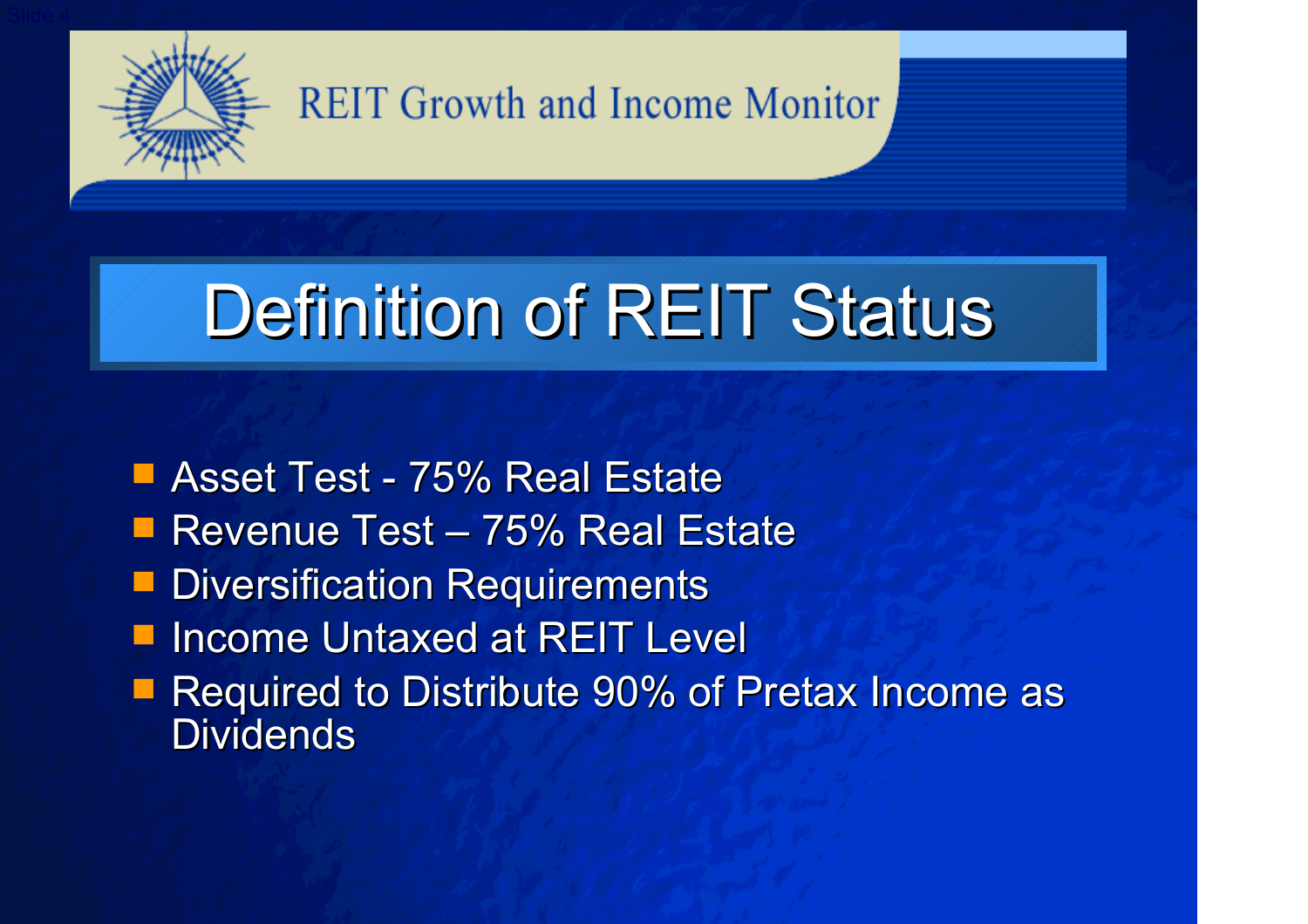

### REITs Appeal to Individual Investors

**Highest Yielding Stock Group**  $\Box$  Long Term BUY and HOLD Strategy ■ More Liquid Than Other High Yield Alternatives  $\Box$ Marginable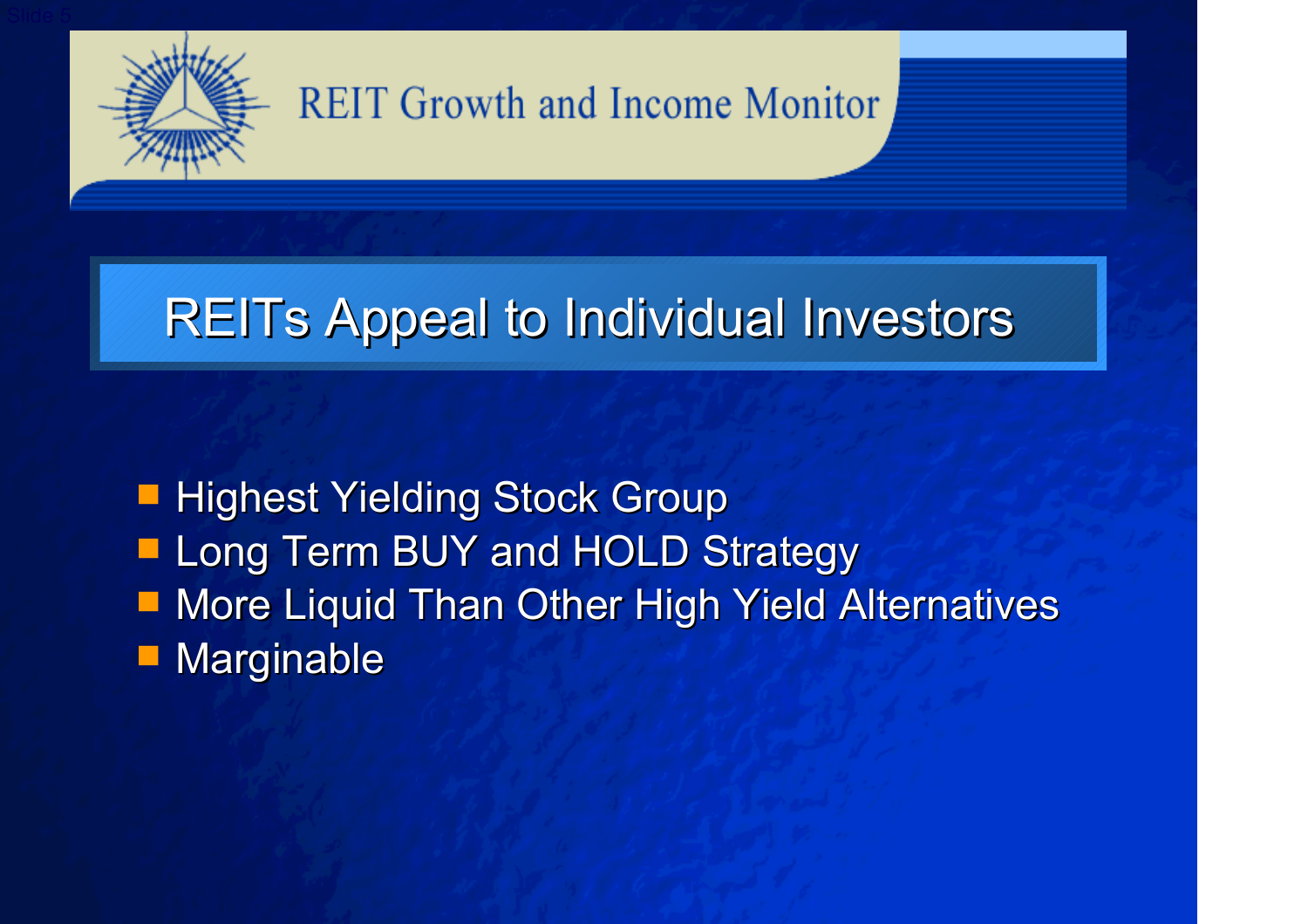

### REITs Appeal to Institutional Investors

**Ta Yield Secondary to Performance Perceived as Low Volatility Stocks Few Analysts Dedicated REIT Funds Tend to BUY and HOLD** Increasing Interest from Hedge Funds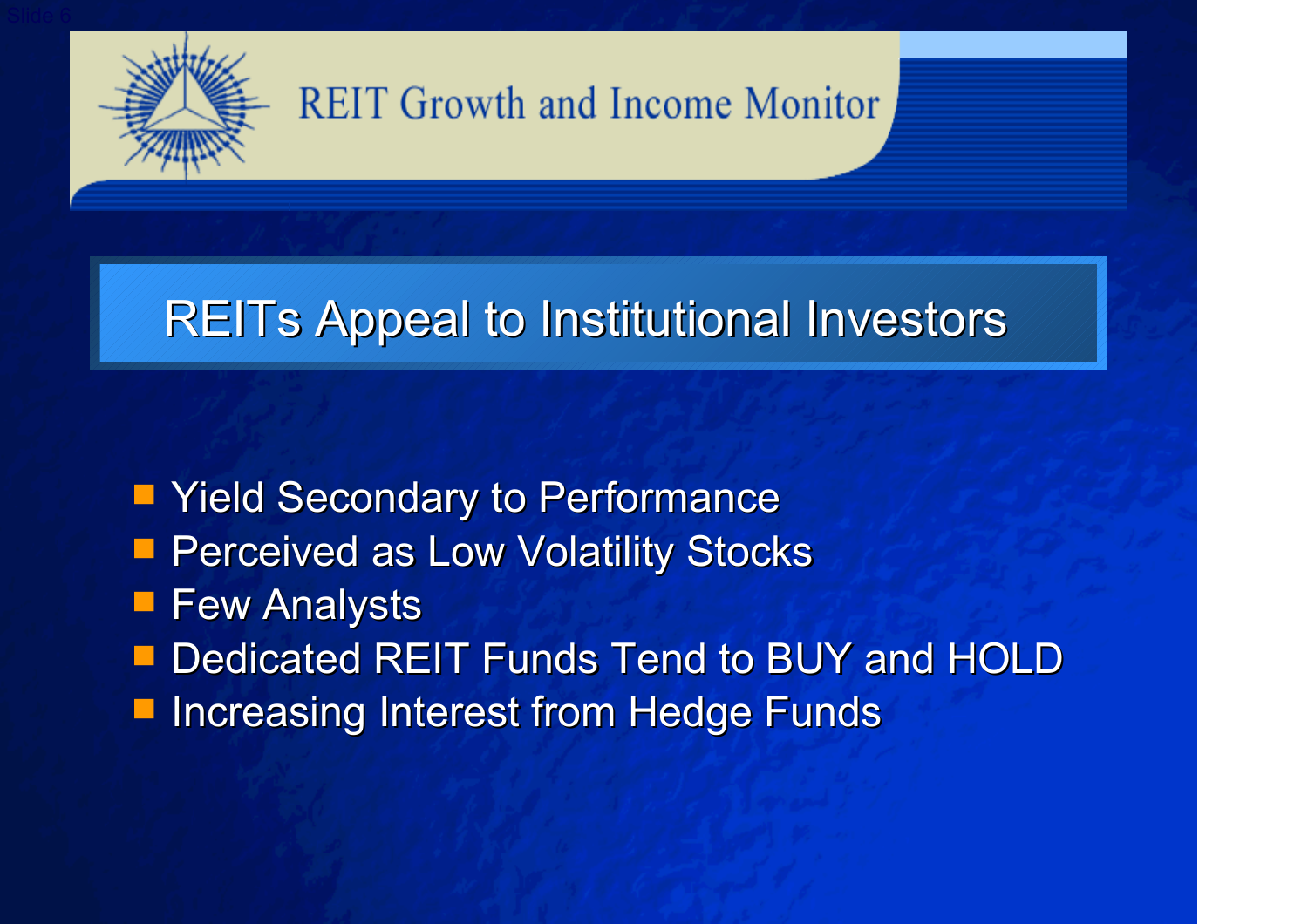

#### REIT Cumulative Total Return 1999-2006

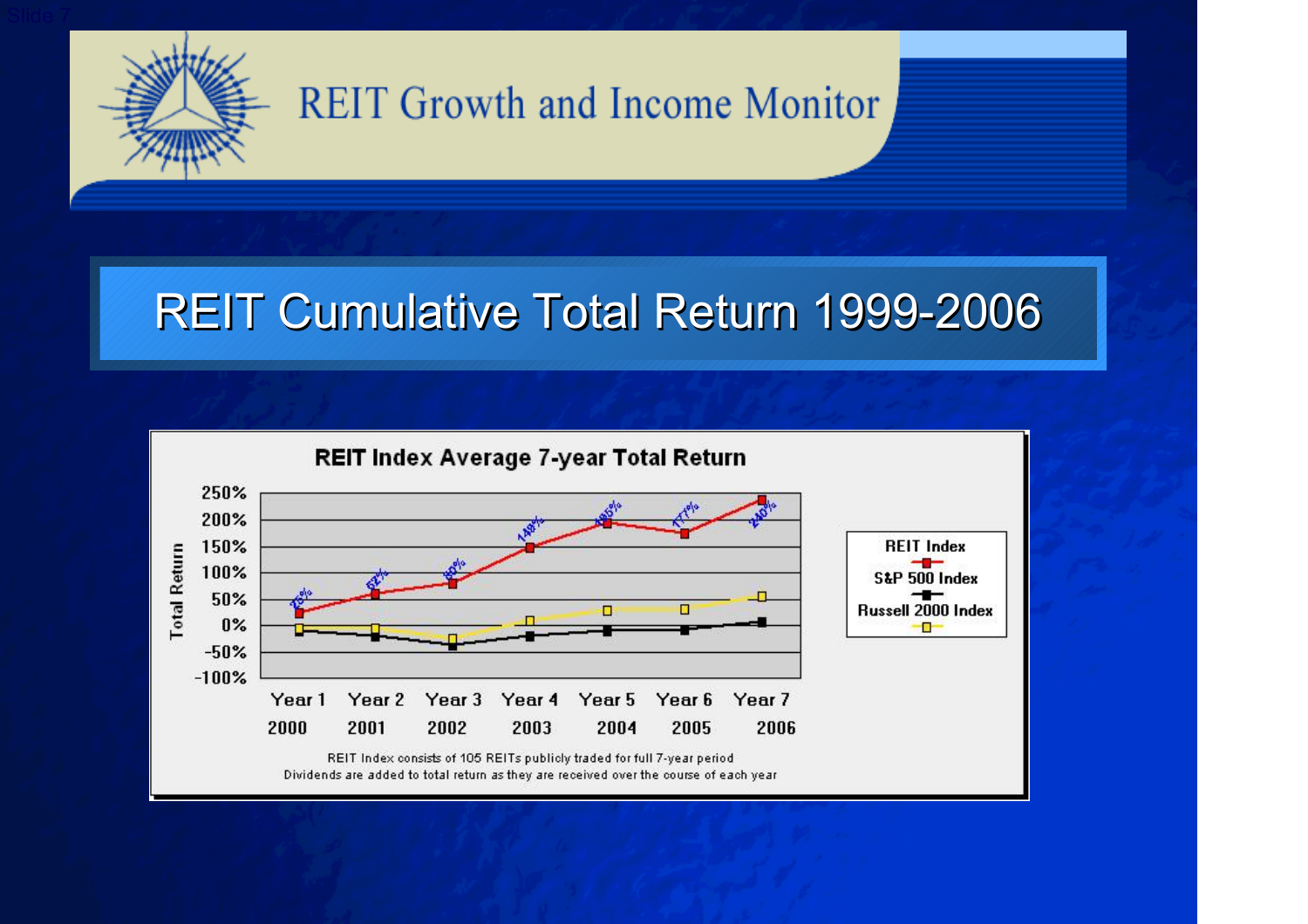

# REIT Performance - 2006

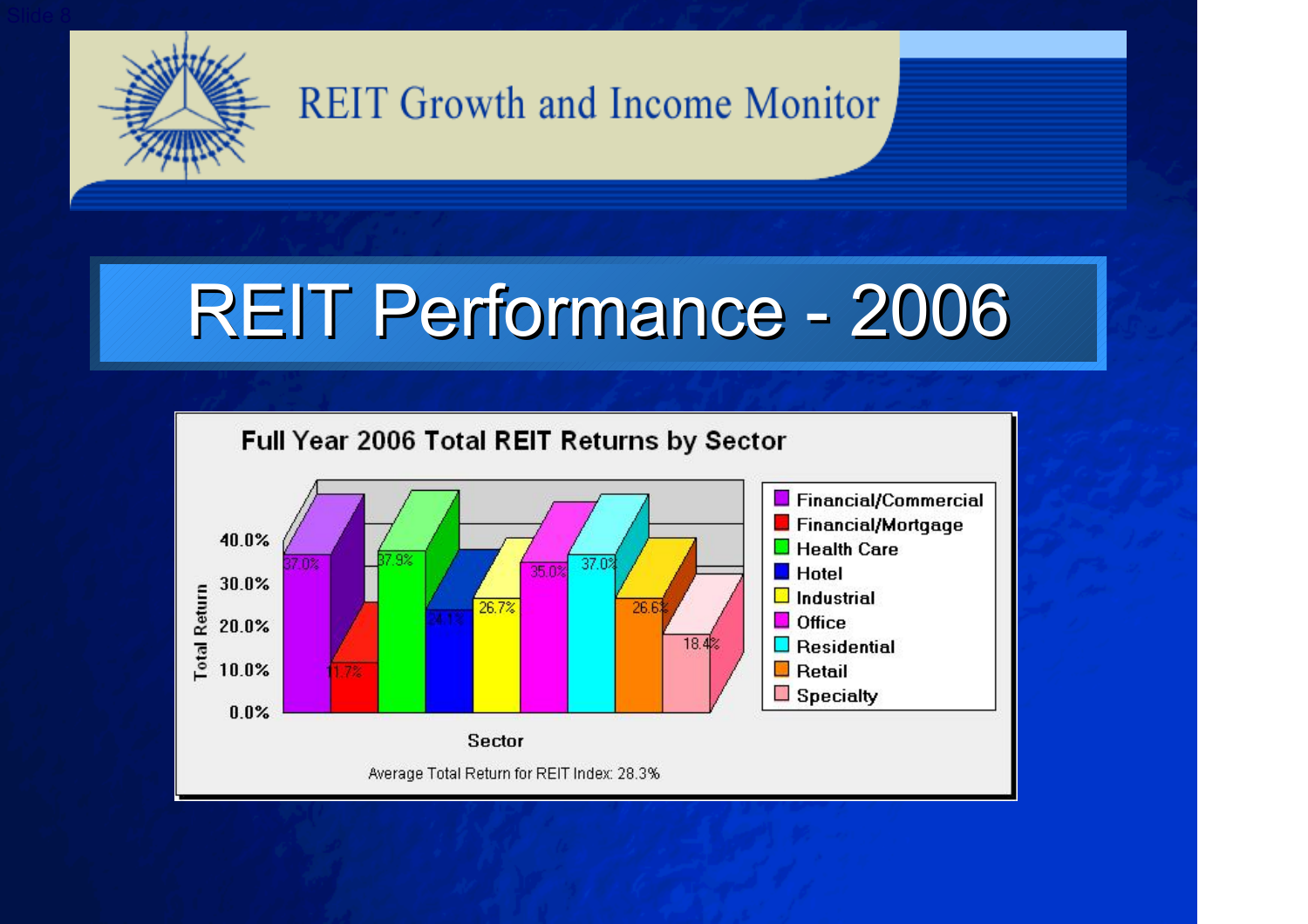

# REIT Performance – 2007

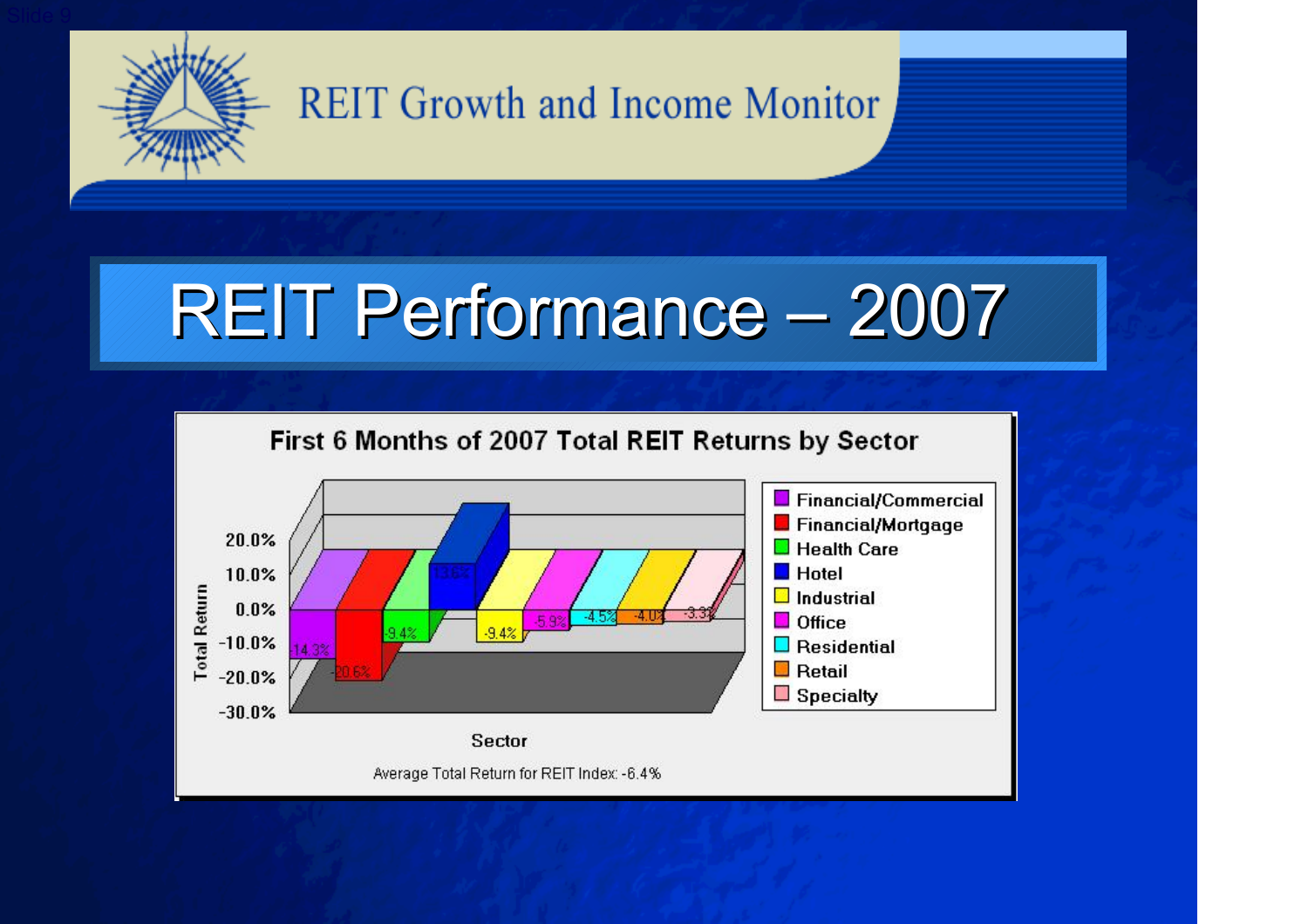

# REIT Market Caps – By Sector

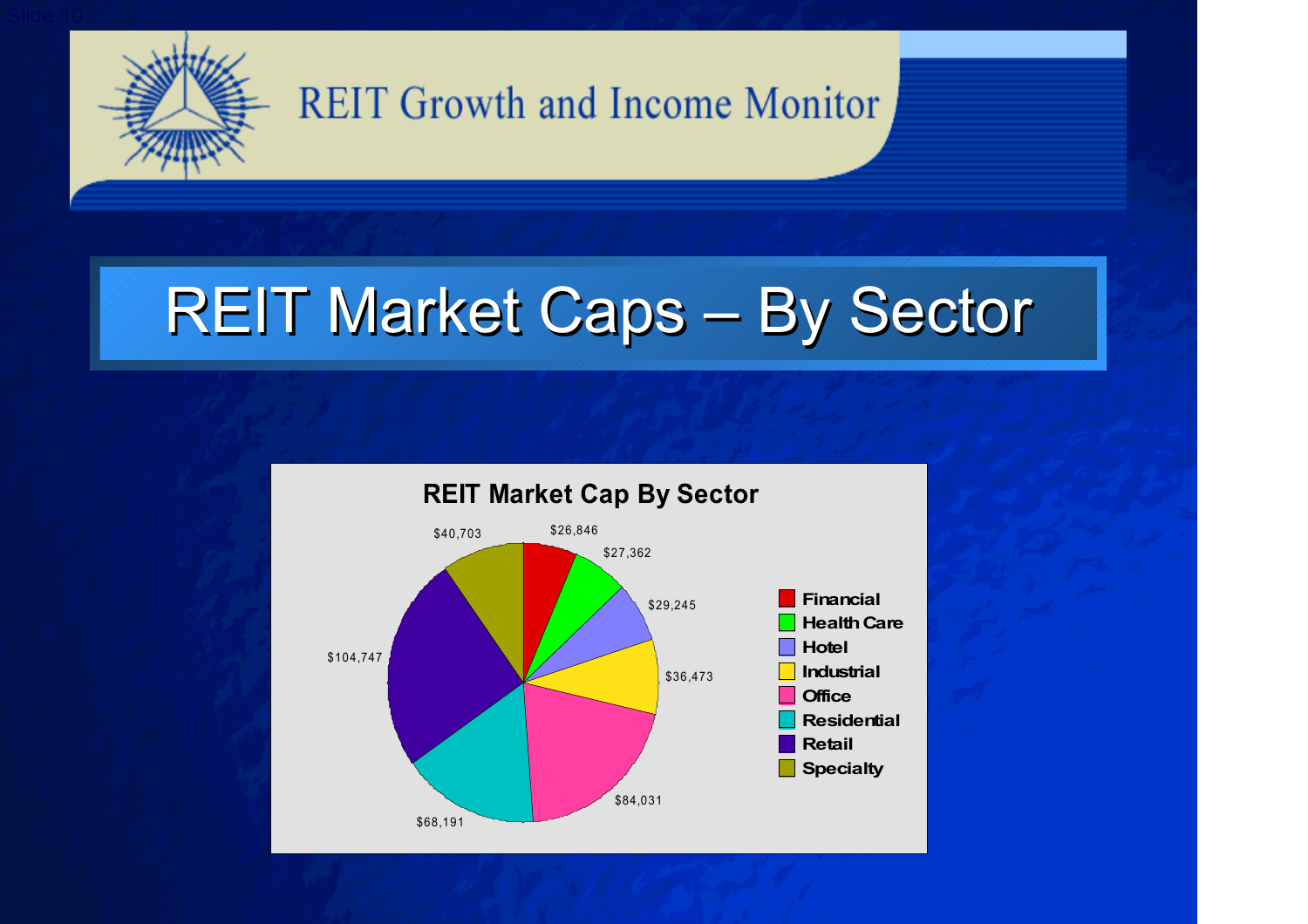

# REIT Yields – by Sector

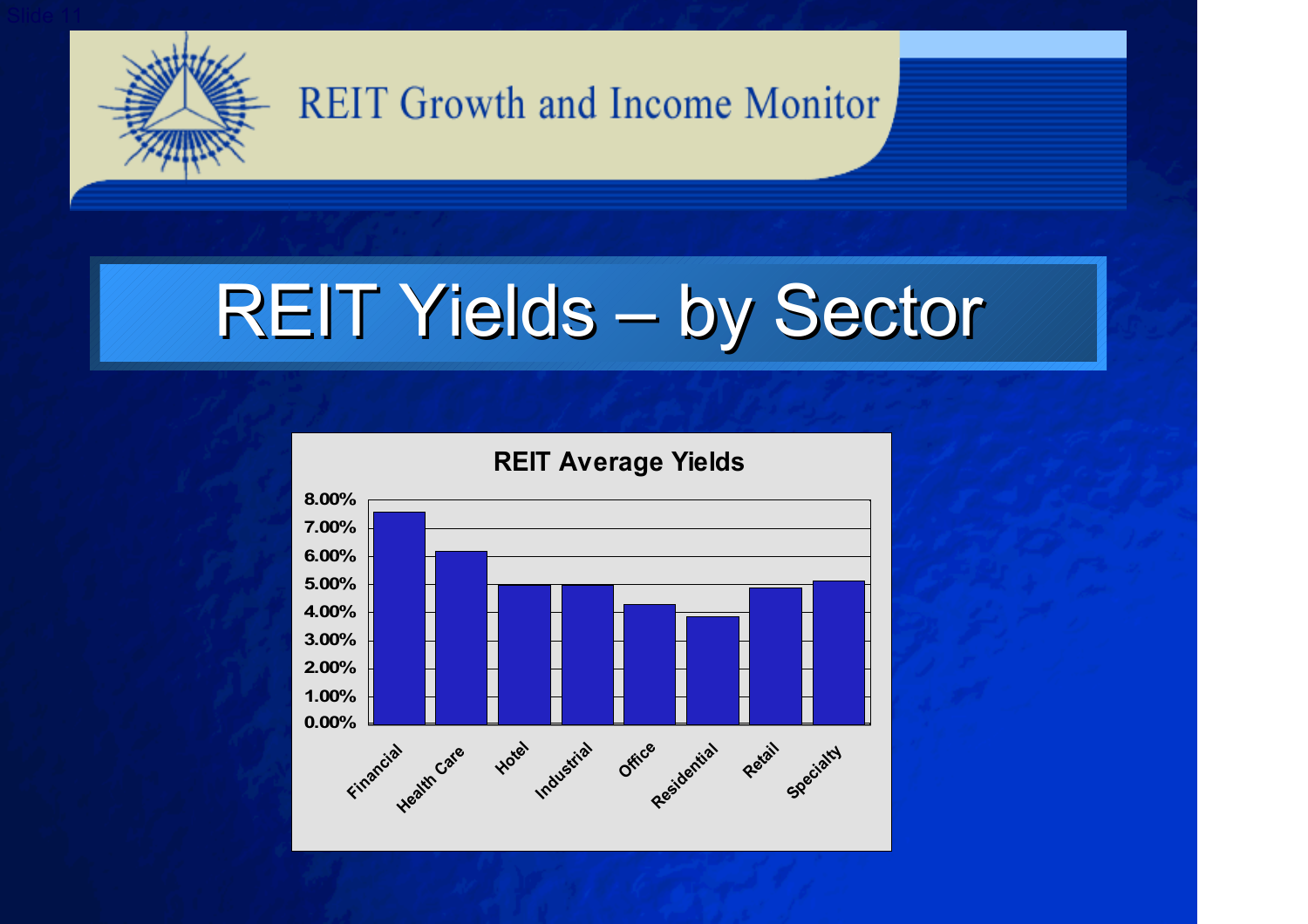

# REITs S&P 500 Index

**The Total of 14 REITs in the S&P 500 Index Average yield 3.47% Average market cap \$13 billion Total market cap \$187 billion**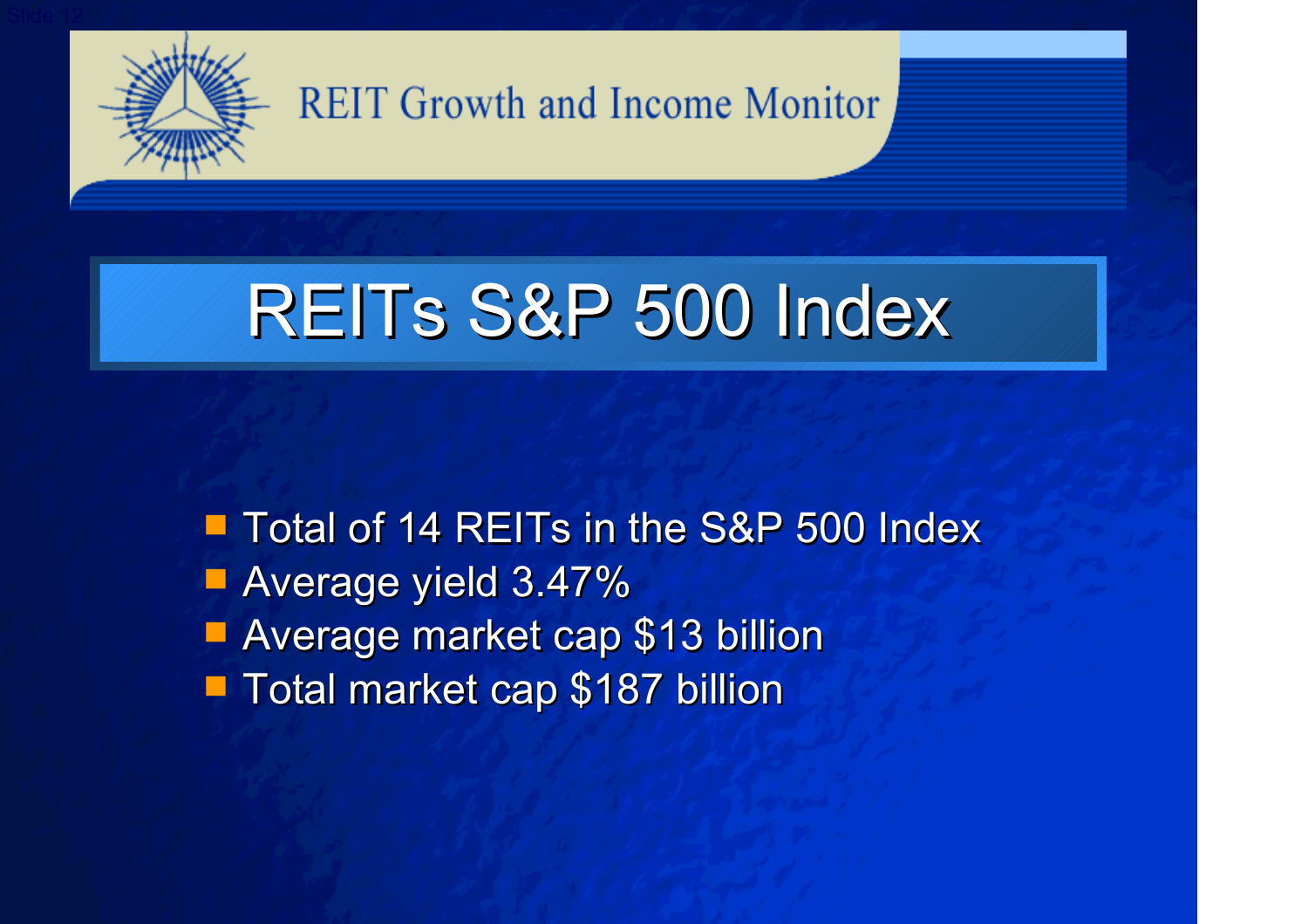

## S&P 500 REITs - Yields

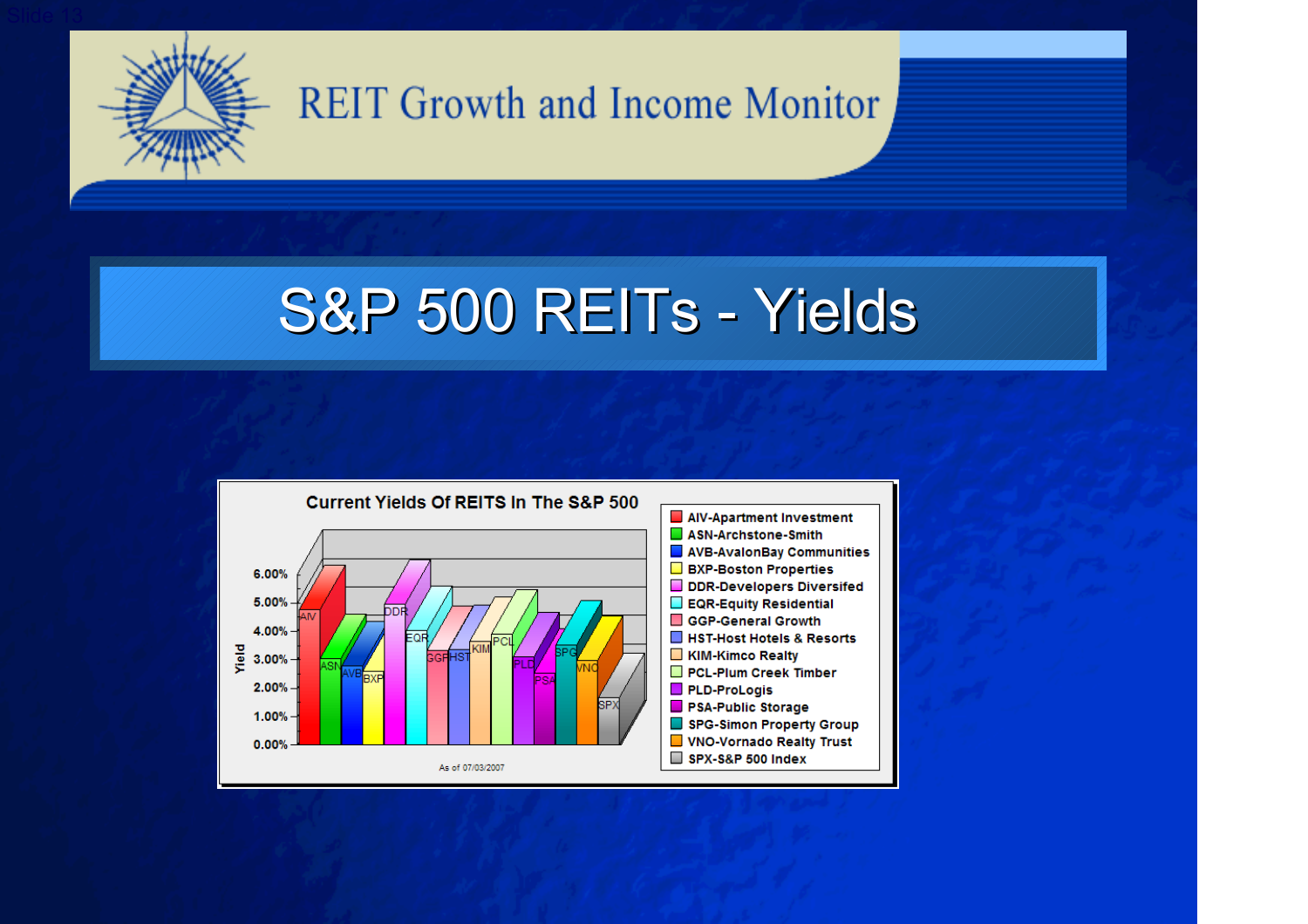

## S&P 500 REITs – Total Return

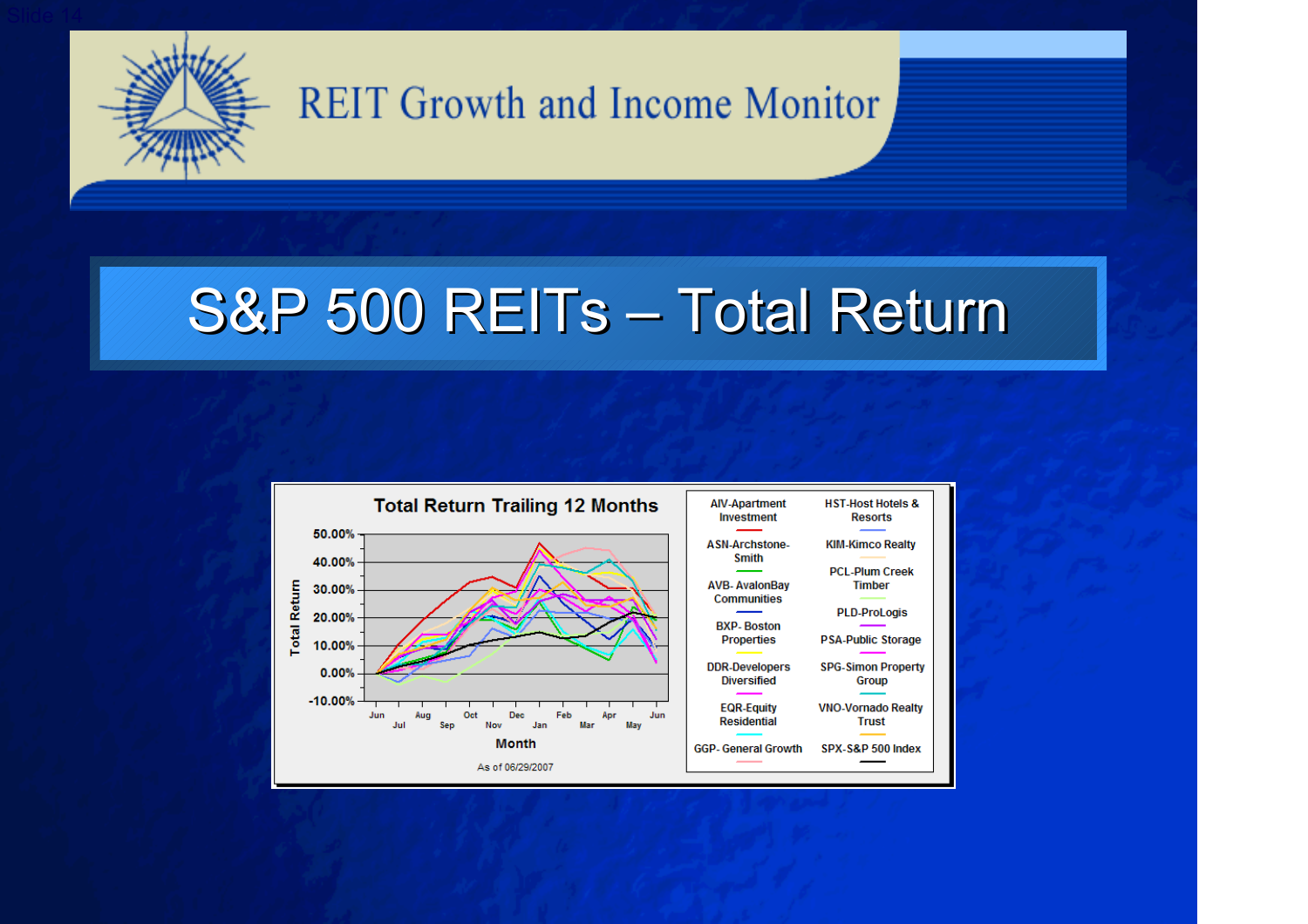

### REITs In the Indexes – Russell 3000

- П ■ Total REITs in Russell 3000 Index 124
- п Total Market Cap of REITs \$404 billion Included in Russell 3000 Index
- п Average REIT Market Cap **\$3.3 billion** Range of Market Cap **\$25 million - \$29 billion**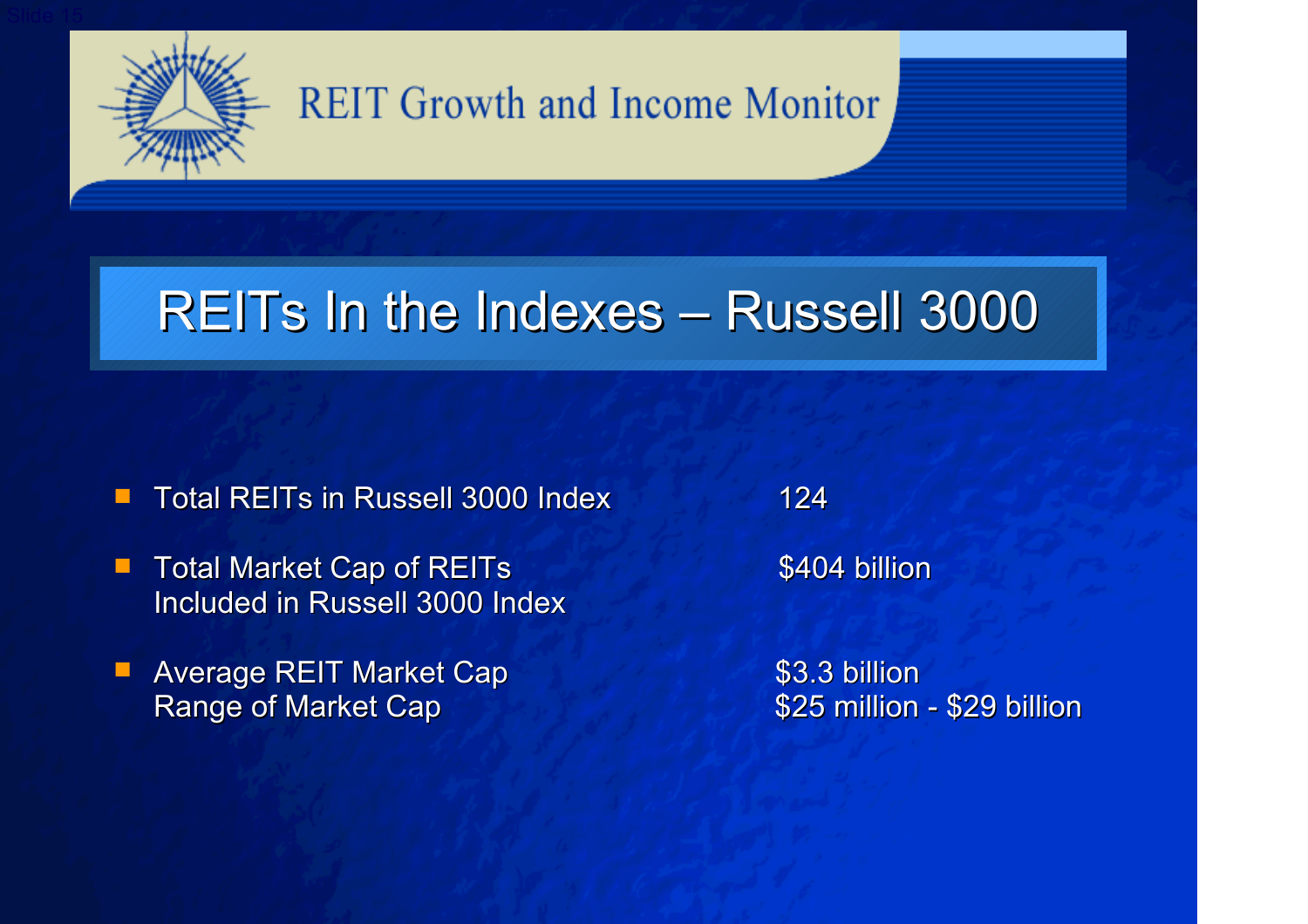

### REITs In the Indexes – Russell 2000

- П ■ Total REITs in Russell 2000 Index 81
- п Total Market Cap of REITs \$103 billion Included in Russell 2000 Index
- п Average REIT Market Cap **\$1.3 billion** Range of Market Cap **\$94 million - \$4 billion**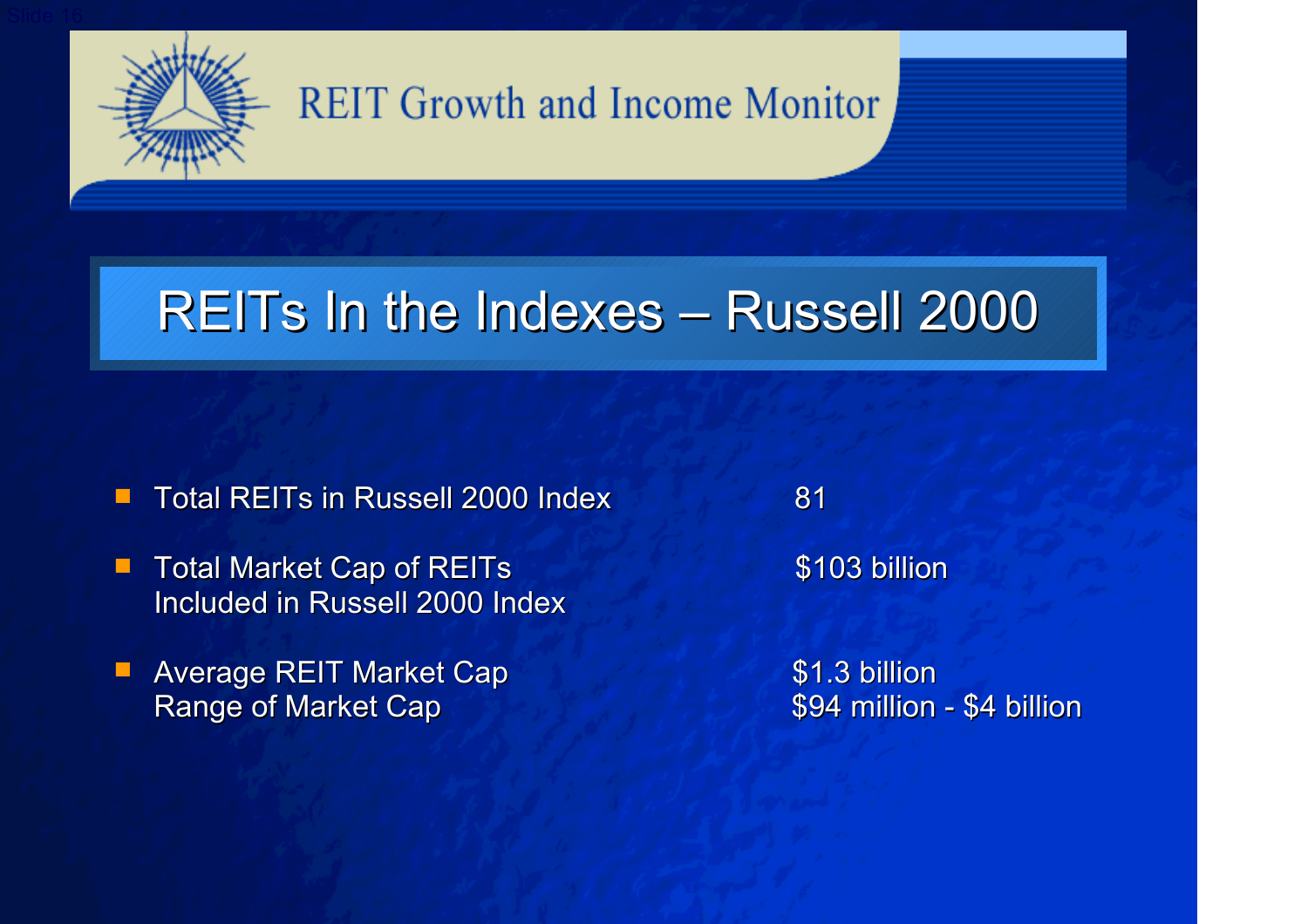

## REIT Acquisition Trends

| <b>REIT Acquisition Trends:</b>      |        |        |          |
|--------------------------------------|--------|--------|----------|
|                                      | 2115   | 2016   | 2007 ytd |
| Number of deals                      |        | 13     | 23       |
| Total Valuation                      | \$18.5 | \$53.2 | \$124.2  |
| A verage V aluation / Annualized FFO | 33 6 x | 31 S x | 43.7     |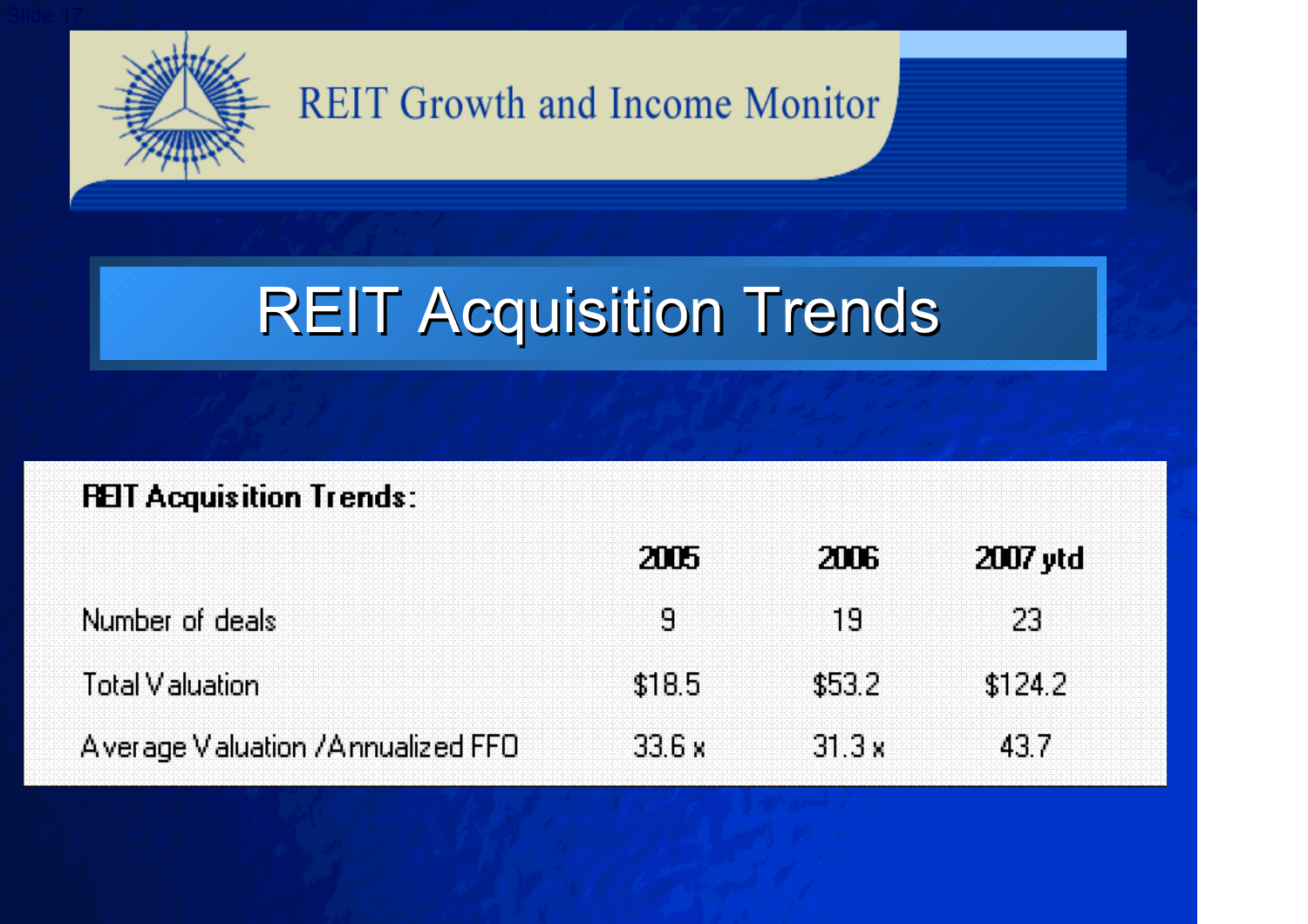

# Reasons for Acquisitions

#### **Portfolio Dynamics**

- **E Managements Incentivized by Growth**
- **Service Service Private Equity Fund Managers Paid to Do Deals**
- **Pressure to Fund Development Pipelines**
- **REIT / REIT combinations**
- **E Acquisition Specific Joint Ventures**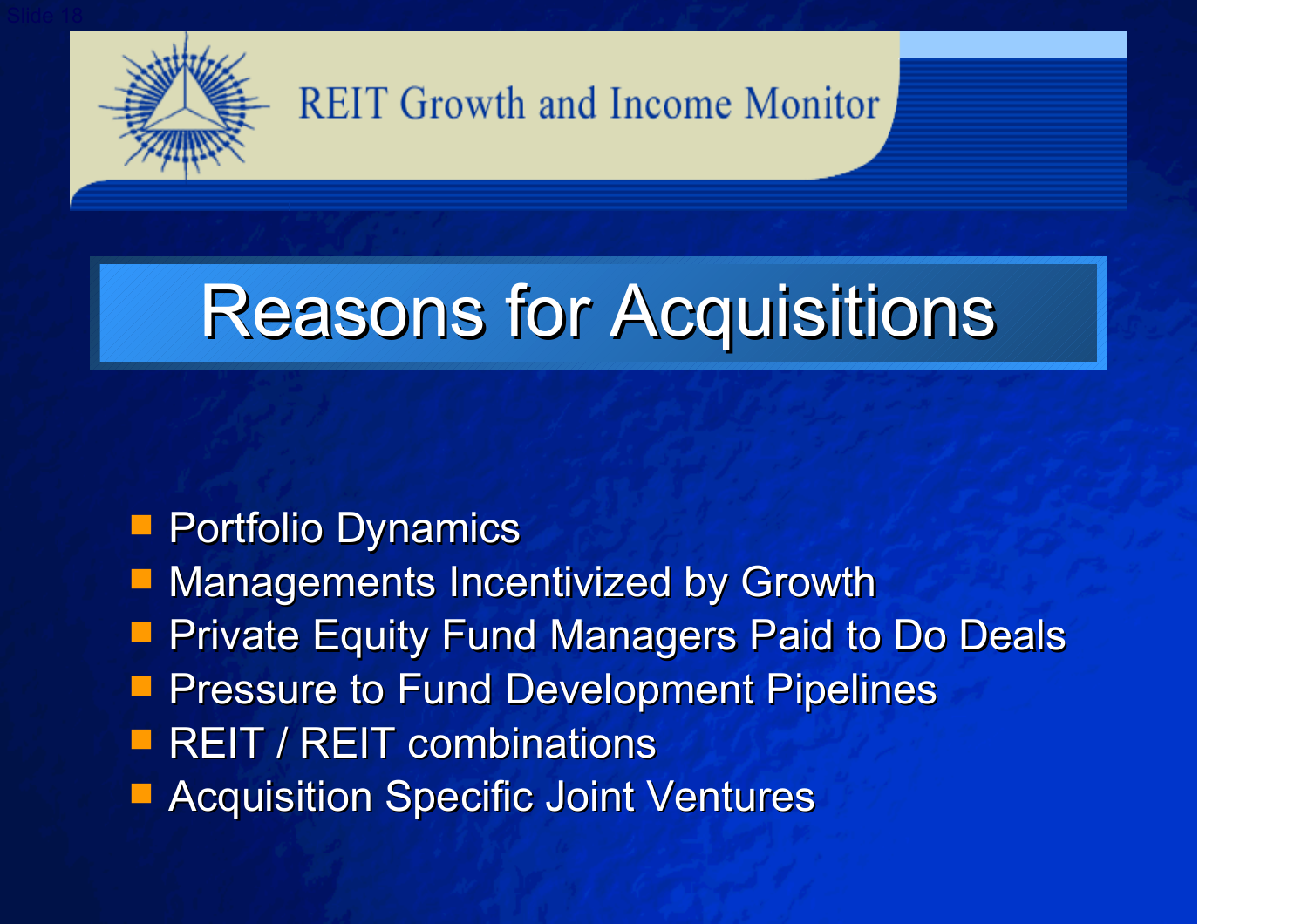

## REIT FFO Growth by Sector

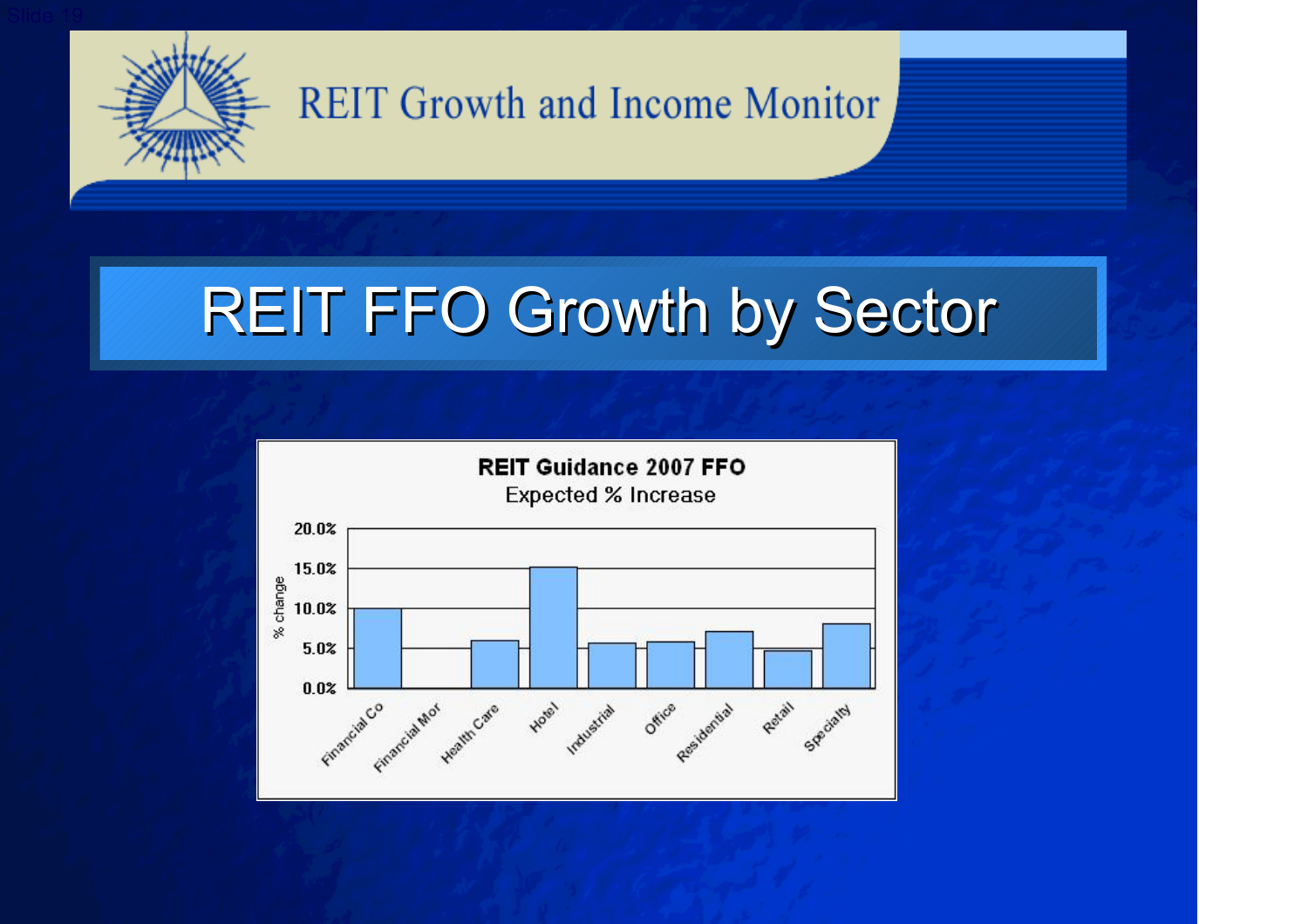

# Emerging Growth REITs

**Strong growth characteristics in market cap range** \$1-\$10 billion ■ 30 REITs ranked BUY with average yield 5.0% and FFO growth of more than 8%  $\,$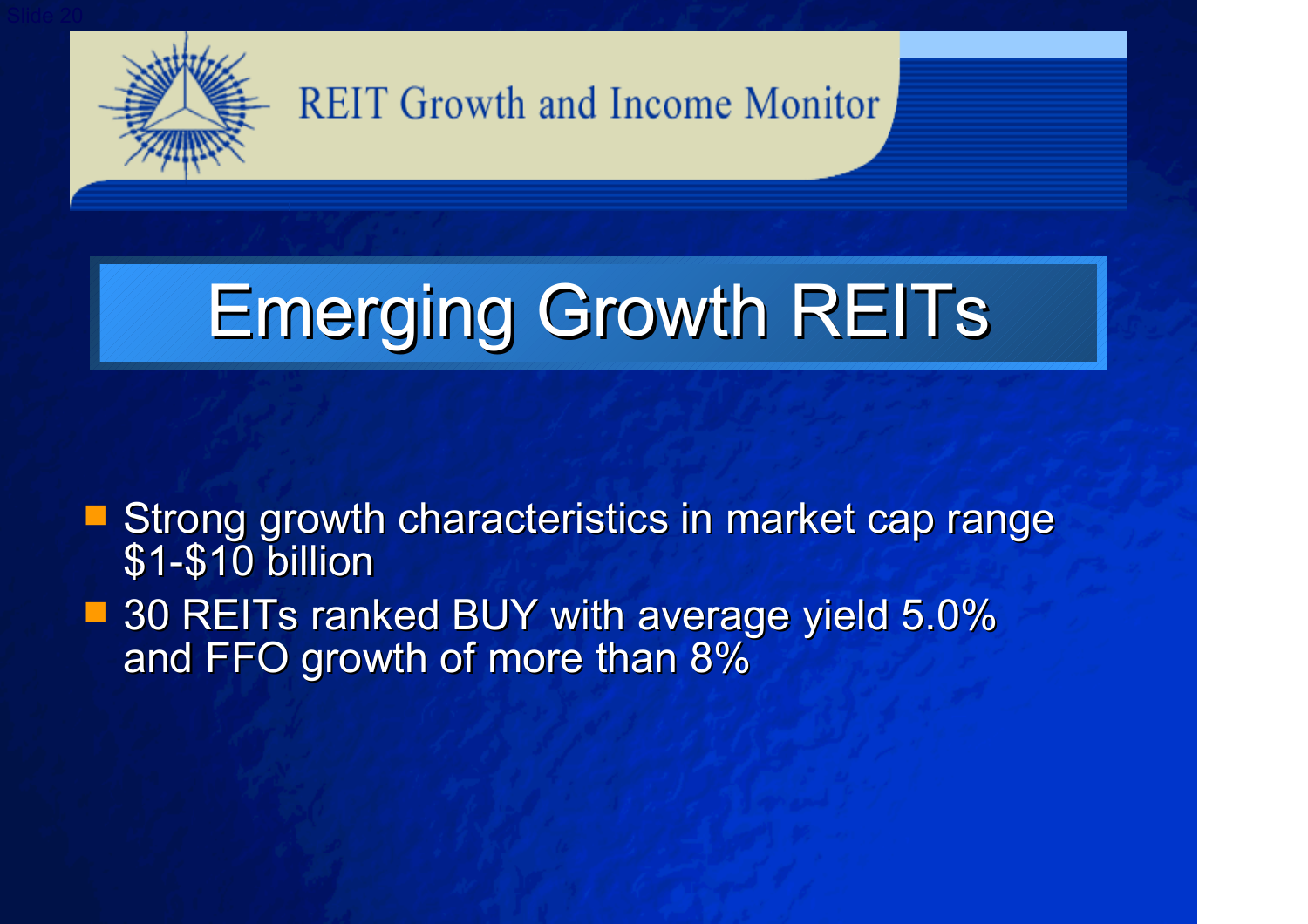

## Key Economic Drivers for REITs

**Employment Growth** 

**L** Interest Rates

Availability of Institutional Funds for Joint Ventures

**Sector Dynamics**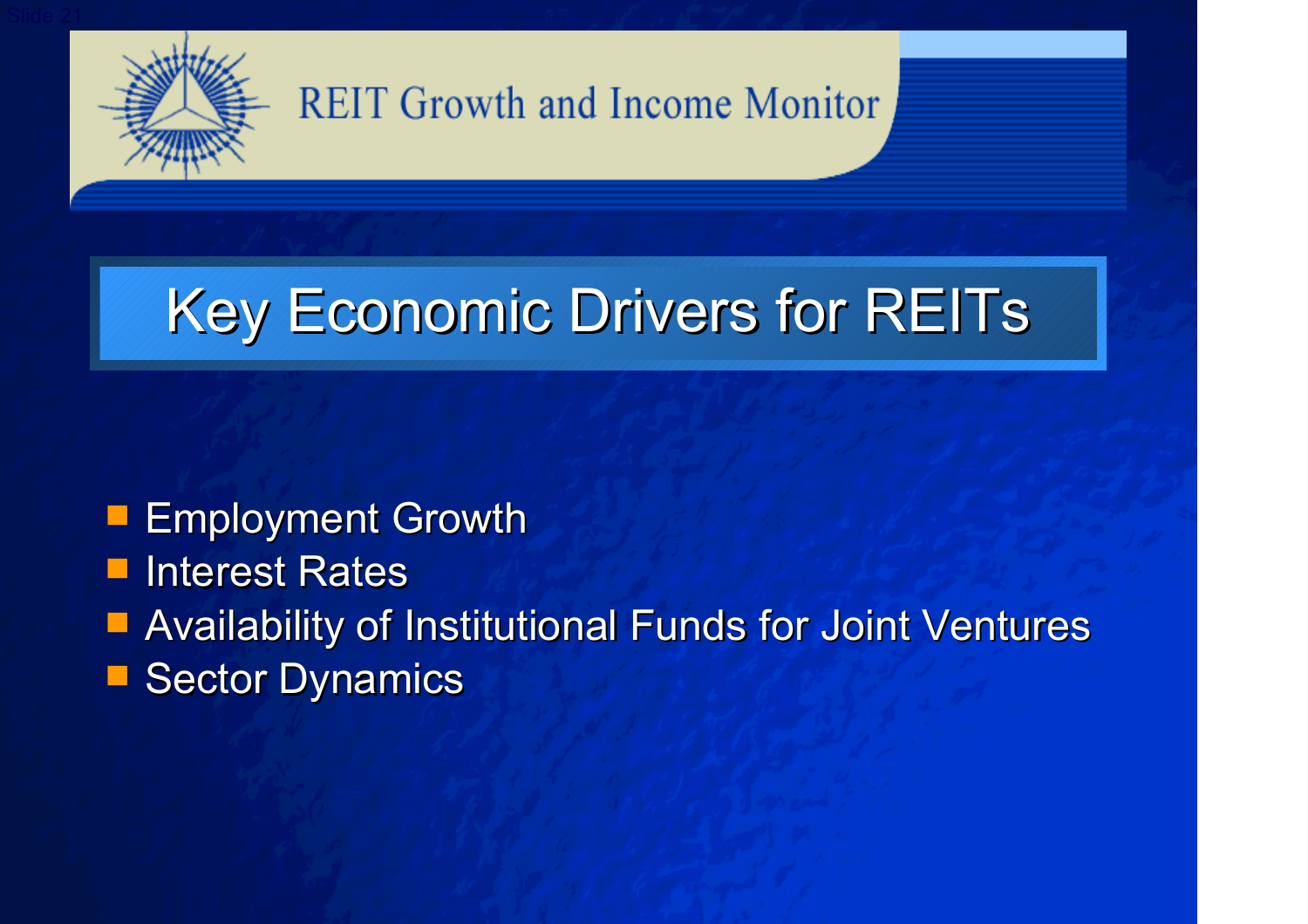

## Sector Comments – Retail REITs

**Terrific Performance Last 5 Years Exceptional Same Store NOI Growth Development Cycle Returning Tenant Restructurings No Major Tenant Bankruptcies**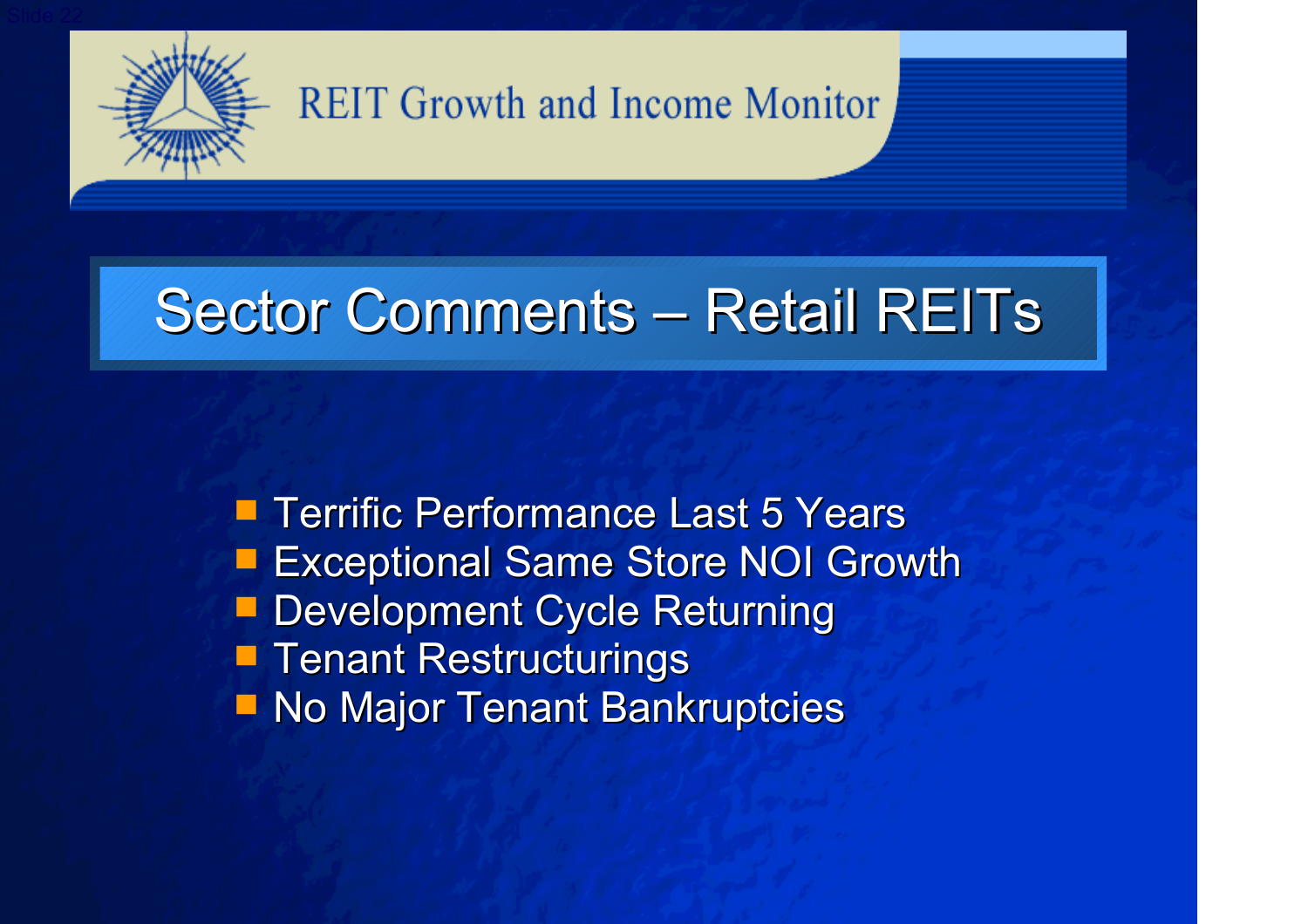

## Sector Comments – Office REITs

**Recovery From Overbuilding E Geographic Exposure Key to Positive Returns Rental Rates Now Increasing Portfolio Restructuring Driving Deals**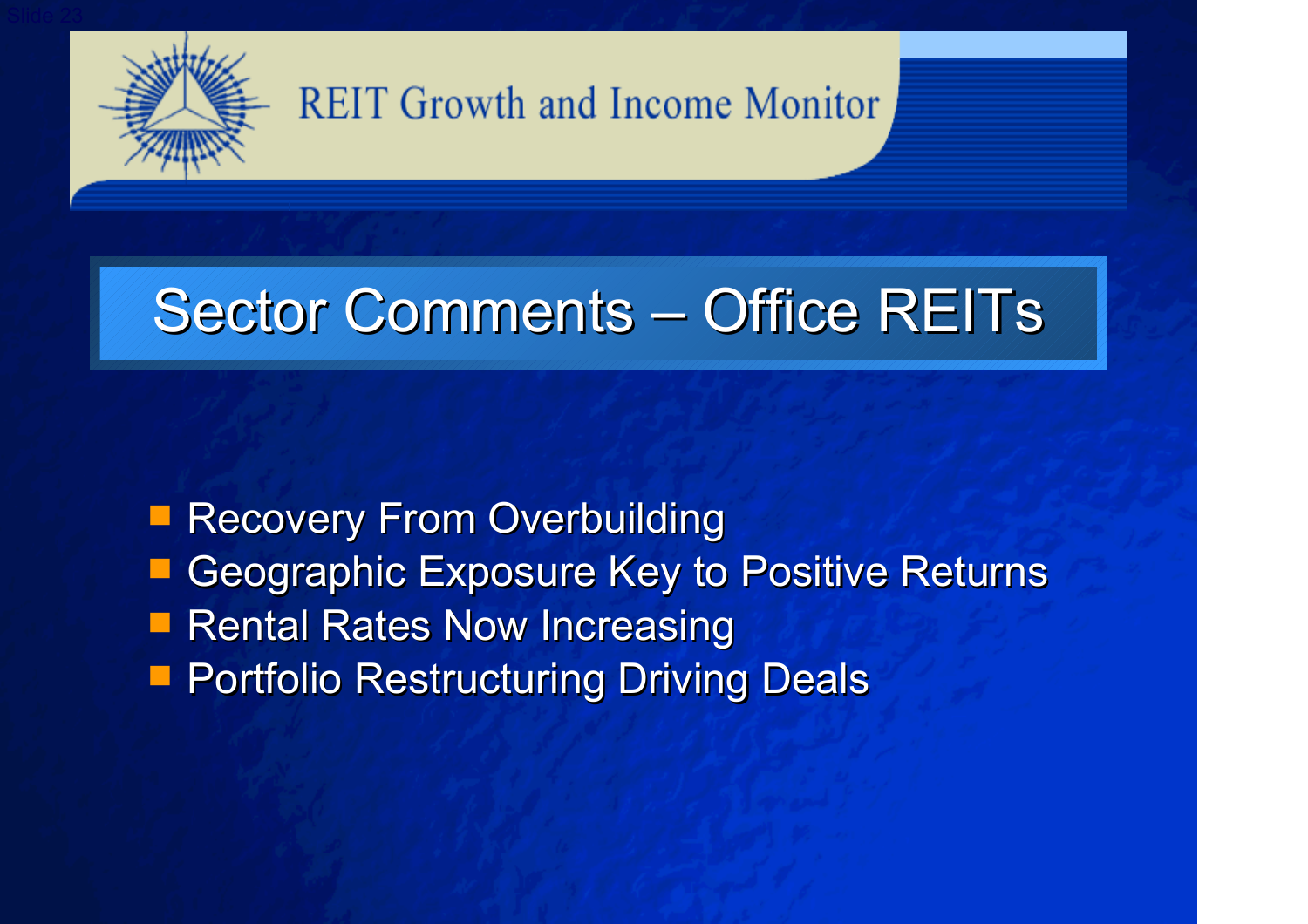

### Sector Comments – Residential REITs

 High Interest Rates Stimulate Rental Demand **DECCUPANCIES High and Still Increasing Rental Rates Increasing Huge Development Pipelines**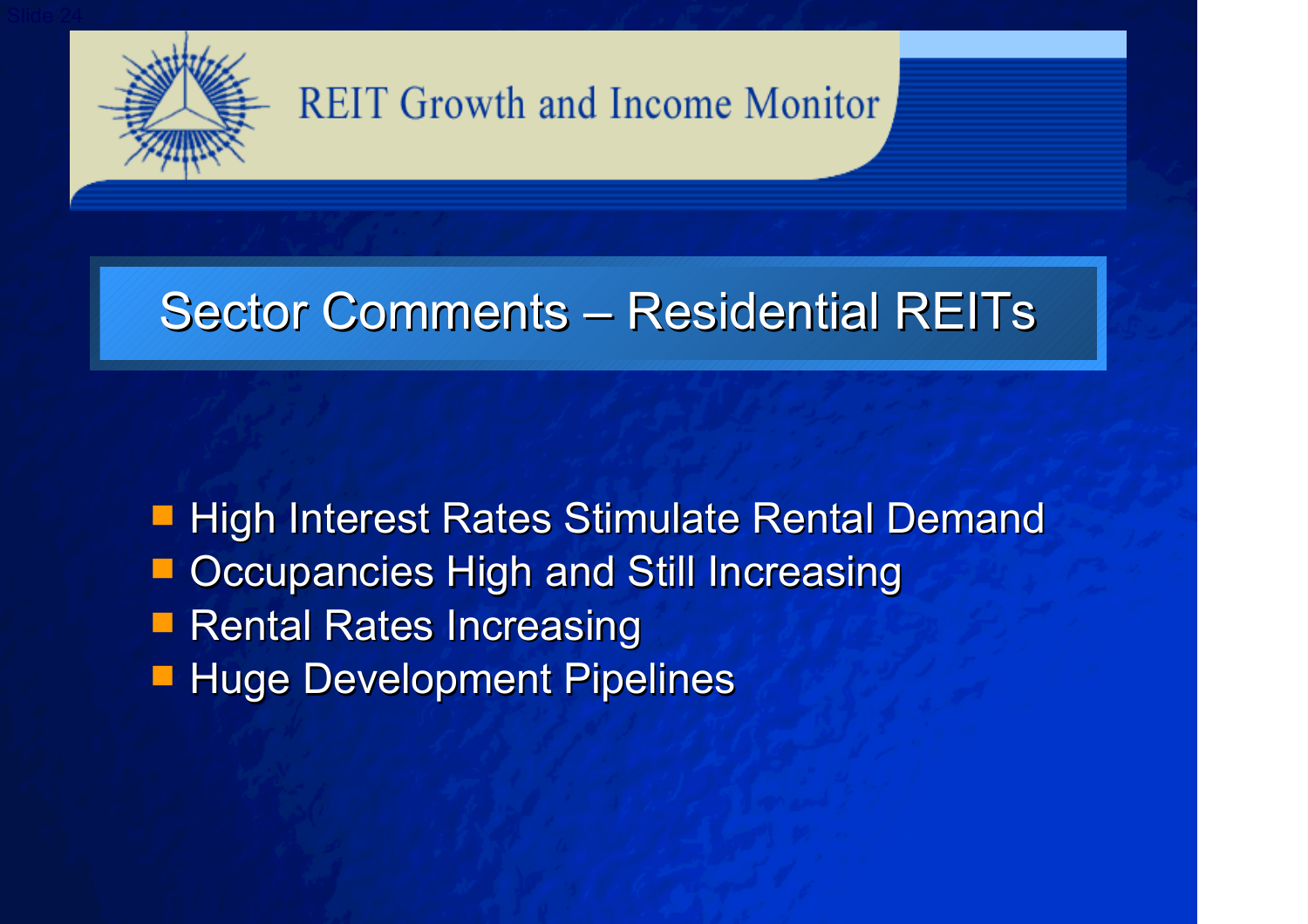

### Sector Comments – Industrial REITs

 Quick Impact of Economic Change International Expansion for the Largest Industrial REITs Build-to-Suit Projects Follow Corporate Expansions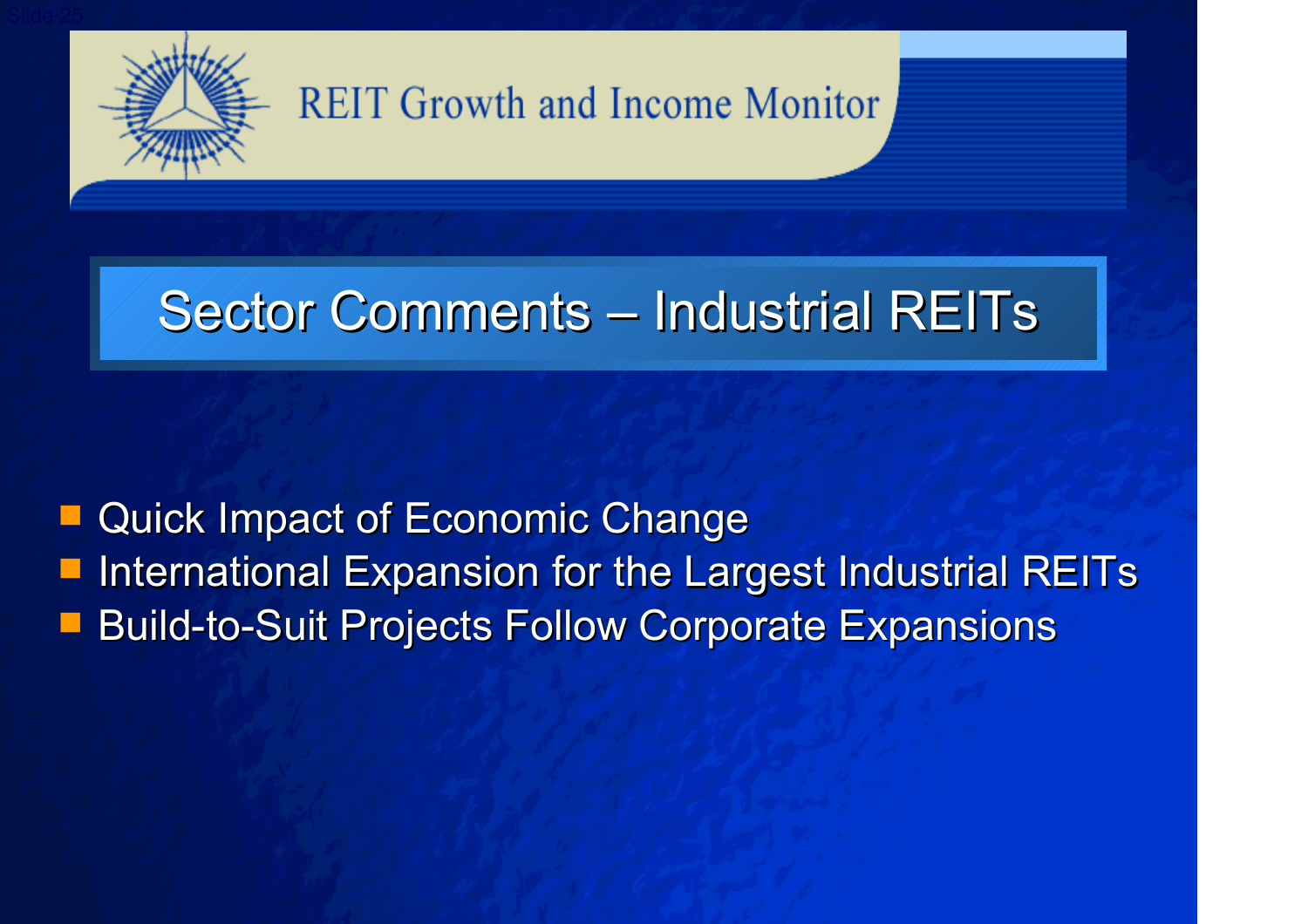

### Sector Comments – Financial Mortgage **REITS**

p. Compression of Net Interest Margin ka k Originations Lower **Defaults Higher Liquidity Constraints E Negative Perception of the Sector**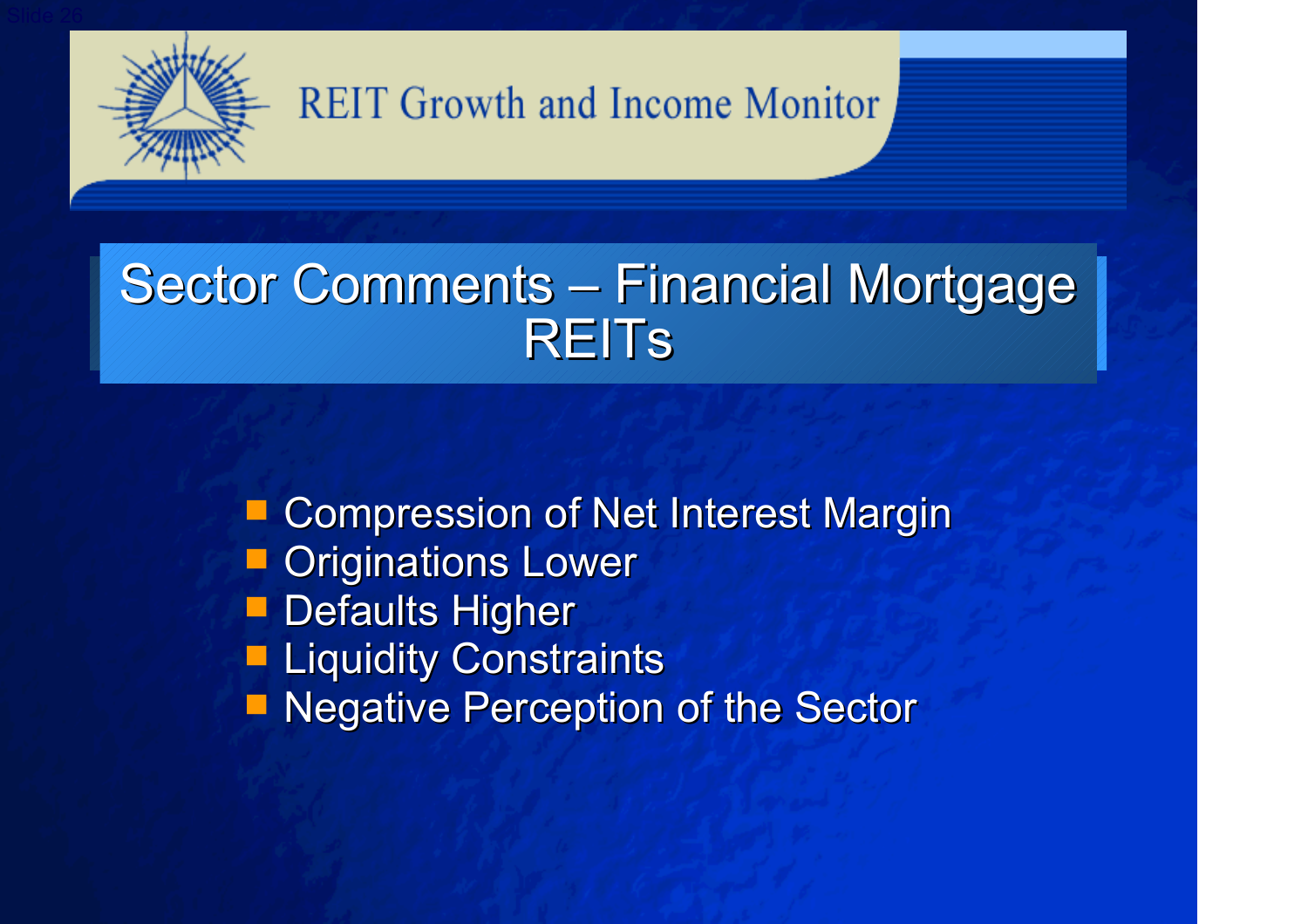

### Sector Comments – Financial Commercial REITs

**Dynamic Asset Growth** 

- **Equity Kickers**
- **Lower Interest Rate Risk**
- **Higher Credit Risk**
- **L** Joint Venture Relationships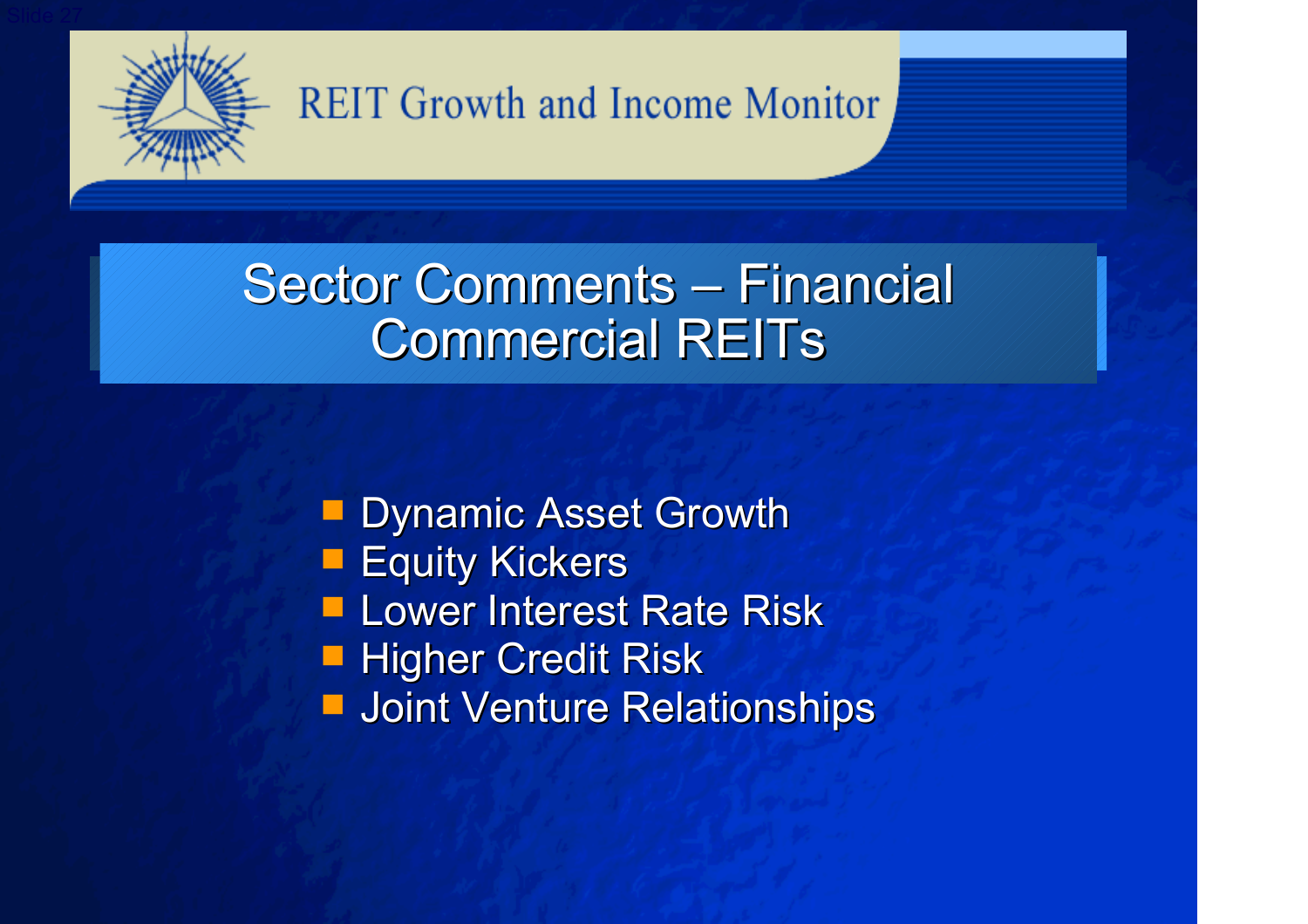

#### REIT Growth and Income Monitor Valuation Methodology

#### 1) FFO Relative to the Dividend

3) Total Capitalization Relative to FFO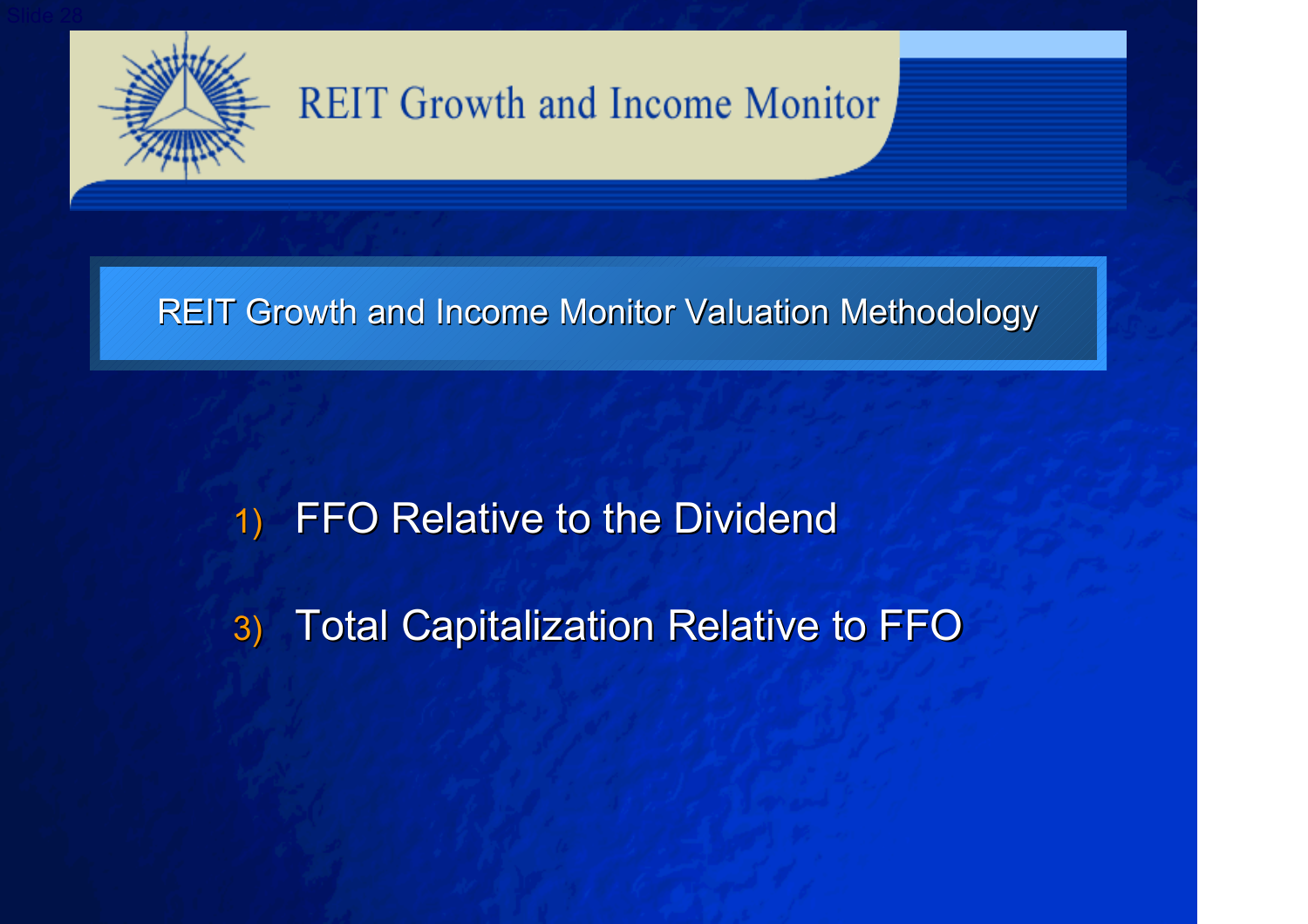

REIT Growth and Income Monitor Analytical Methodology

- 1) Growth Dynamics
- 2) Focus on Key Strategic Moves
- 3) Look for Unusual Risk Factors
- 4) FFO Adjusted to Exclude Nonrecurring Charges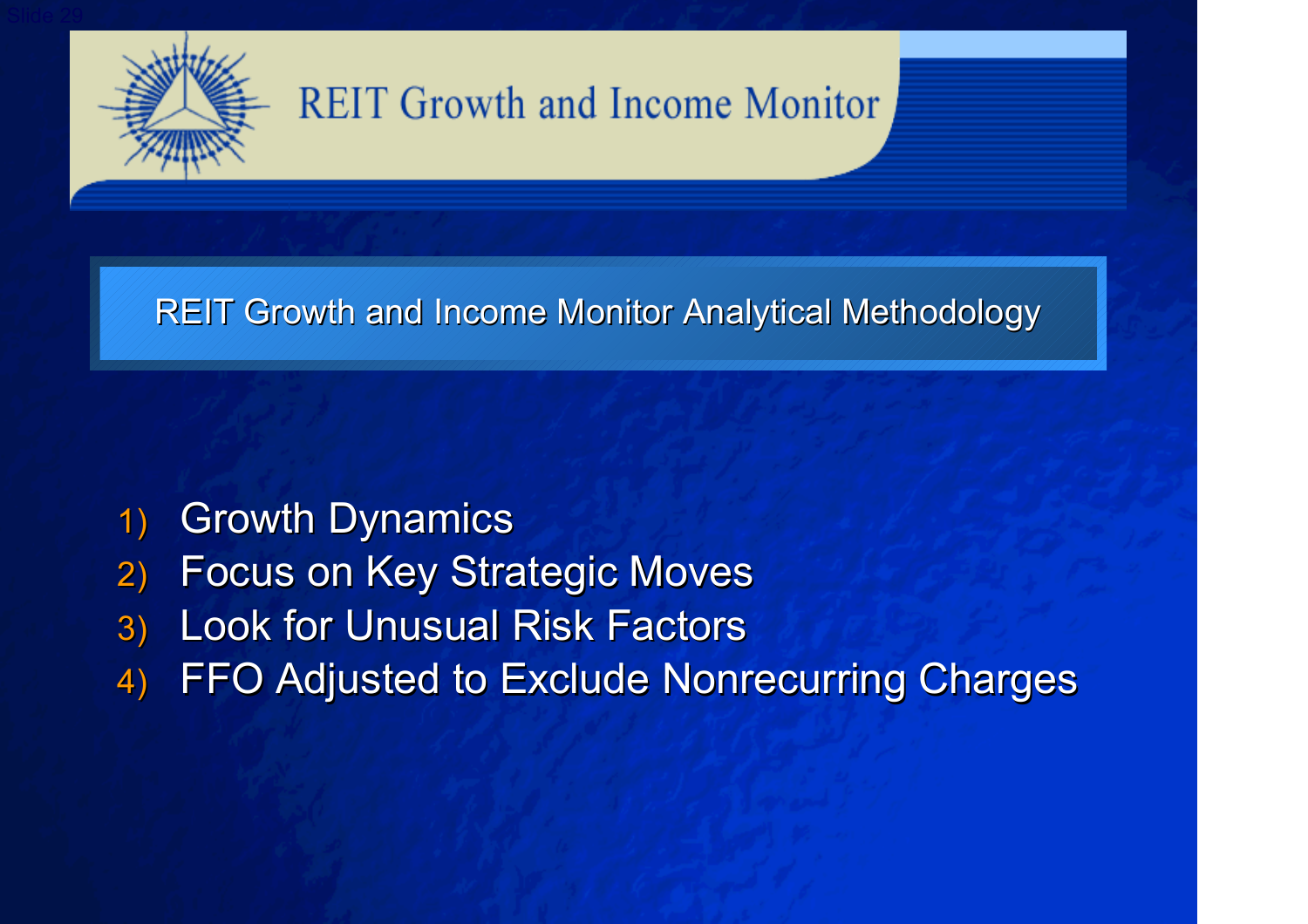

# Institutional Products

#### REIT Growth and Income Monitor

- П ■ Individual company reports on more than 150 REITs updated at least quarterly
- $\Box$  $\blacksquare$  Each report includes contrast to specific REIT sector

#### REITMonitor.net

- П Updated Views - valuation statistics sorted by REIT sector updated daily
- П ■ Premium Membership – interactive access to complete database

#### REITonAIM

- **Tale** ■ Trader Service – instant messaging of rank changes and headline comments
- П ■ REIT\_RSS – online access to daily commentary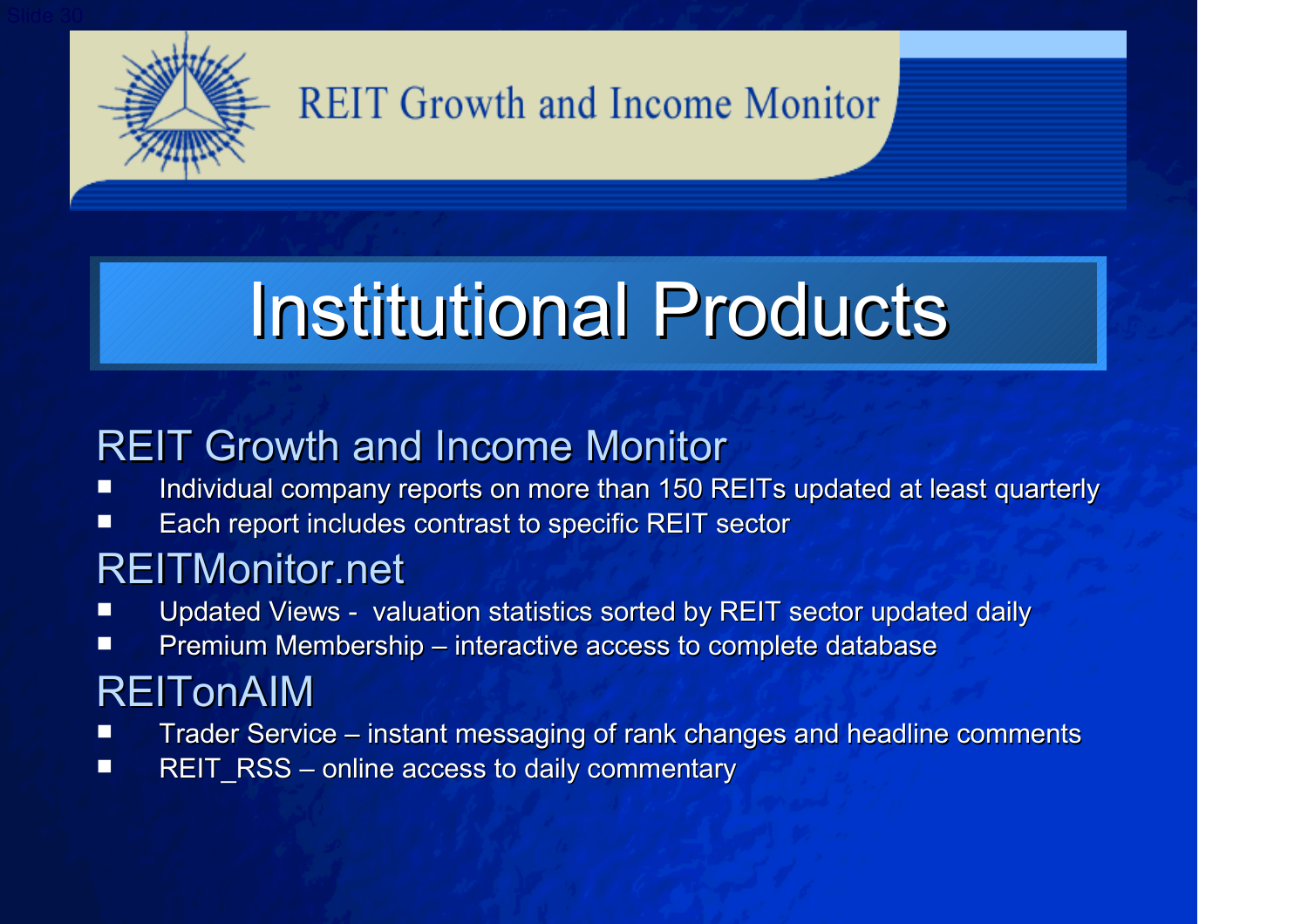

#### **REITs have Provided Exceptional Total Returns Over**<br>the Last 7 Years the Last 7 Years

**Service Service E** Growth and Income Characteristics of REITs are Intact

Institutional Investors should Participate in This Dynamic Sector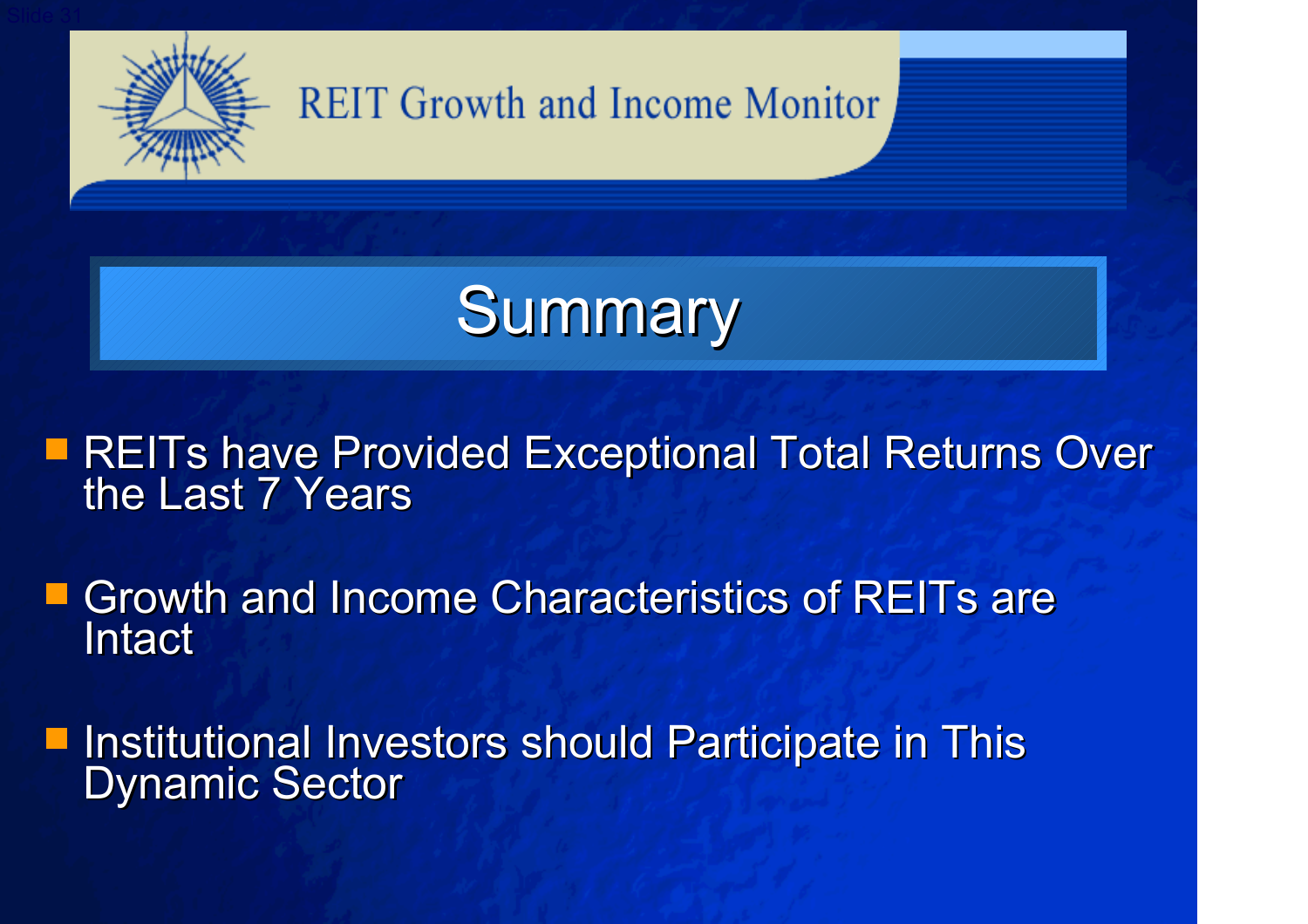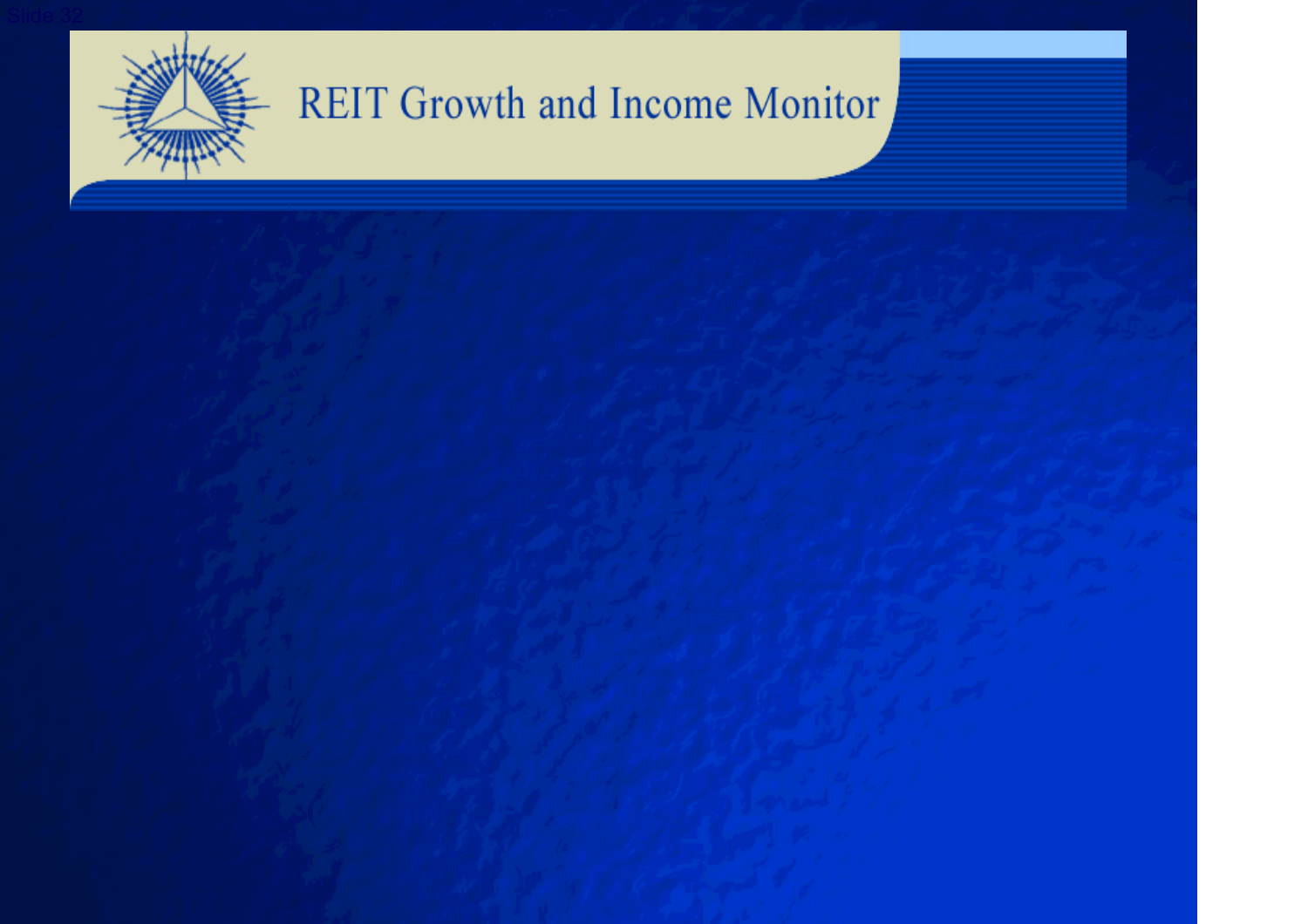